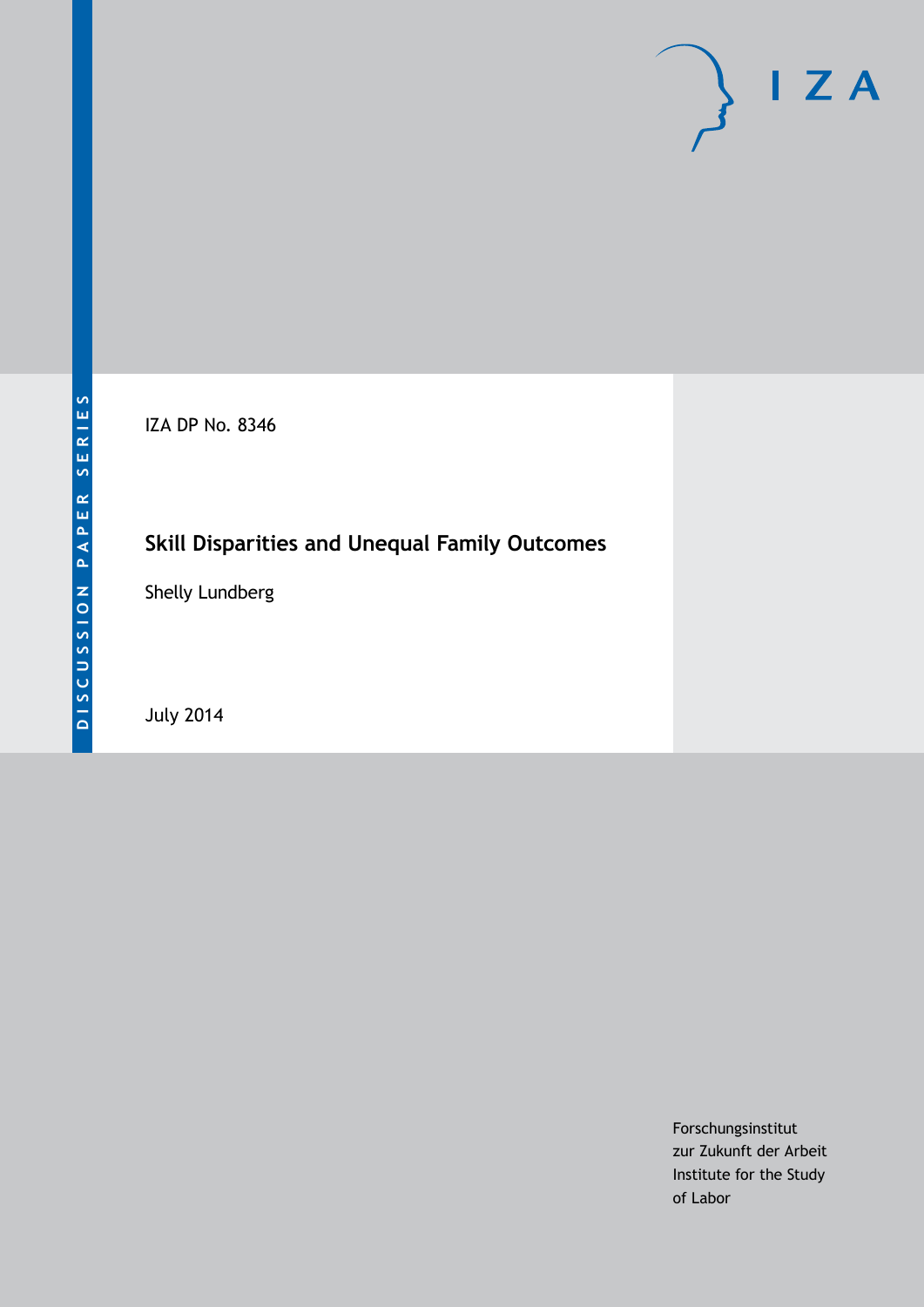# **Skill Disparities and Unequal Family Outcomes**

### **Shelly Lundberg**

*University of California, Santa Barbara, University of Bergen and IZA*

### Discussion Paper No. 8346 July 2014

IZA

P.O. Box 7240 53072 Bonn Germany

Phone: +49-228-3894-0 Fax: +49-228-3894-180 E-mail: [iza@iza.org](mailto:iza@iza.org)

Any opinions expressed here are those of the author(s) and not those of IZA. Research published in this series may include views on policy, but the institute itself takes no institutional policy positions. The IZA research network is committed to the IZA Guiding Principles of Research Integrity.

The Institute for the Study of Labor (IZA) in Bonn is a local and virtual international research center and a place of communication between science, politics and business. IZA is an independent nonprofit organization supported by Deutsche Post Foundation. The center is associated with the University of Bonn and offers a stimulating research environment through its international network, workshops and conferences, data service, project support, research visits and doctoral program. IZA engages in (i) original and internationally competitive research in all fields of labor economics, (ii) development of policy concepts, and (iii) dissemination of research results and concepts to the interested public.

<span id="page-1-0"></span>IZA Discussion Papers often represent preliminary work and are circulated to encourage discussion. Citation of such a paper should account for its provisional character. A revised version may be available directly from the author.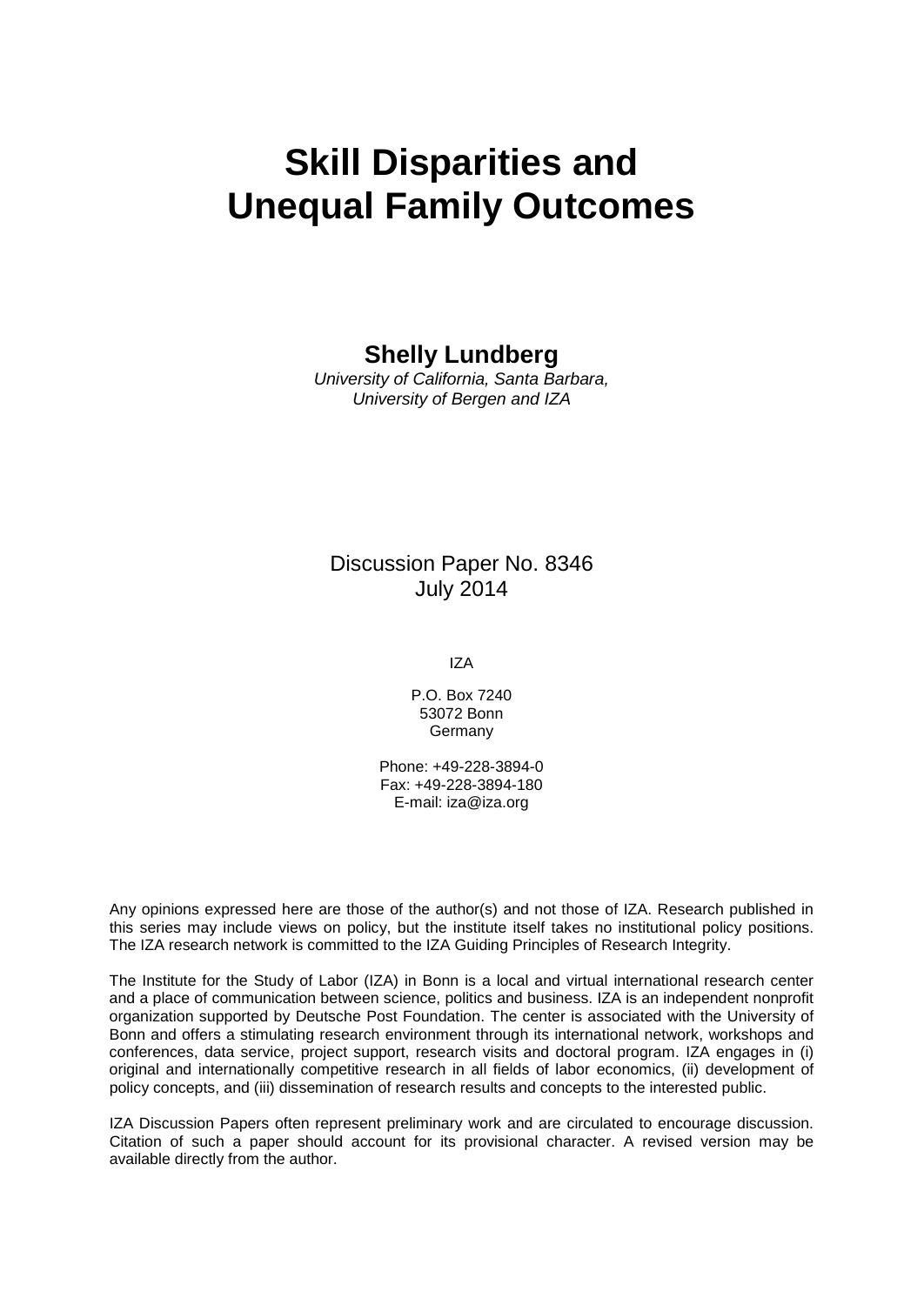IZA Discussion Paper No. 8346 July 2014

## **ABSTRACT**

# **Skill Disparities and Unequal Family Outcomes[\\*](#page-1-0)**

The prevalence and stability of marriage has declined in the United States as the economic lives of men and women have converged. Family change has not been uniform, however, and the widening gaps in marital status, relationship stability, and childbearing between socioeconomic groups raise concerns about child wellbeing in poor families and future inequality. This paper uses data from a recent cohort of young adults – Wave IV of the National Longitudinal Study of Adolescent Health – to investigate whether disparities in cognitive ability and non-cognitive skills contribute to this gap. Blinder-Oaxaca decompositions of differences in key family outcomes across education groups show that, though individual non-cognitive traits are significantly associated with union status, relationship instability and single motherhood, they collectively make no significant contribution to the explanation of educational gaps for almost all of these outcomes. Measured skills can explain as much as 25 percent of differences in these outcomes by family background (measured by mother's education), but this effect disappears when own education is added to the model. Both cognitive and non-cognitive skills are strongly predictive of education attainment but, conditional on education, explain very little of the socioeconomic gaps in family outcomes for young adults.

JEL Classification: I24, J12, J24

Keywords: marriage, family, non-cognitive skills, cognitive ability, inequality

Corresponding author:

Shelly Lundberg Department of Economics University of California, Santa Barbara Santa Barbara, CA 93106-9210 USA E-mail: [slundberg@ucsb.edu](mailto:slundberg@ucsb.edu)

An earlier version of this paper was presented at the 2014 AEA Meetings in Philadelphia. I would like to thank Richard Startz, Gabriella Conti, and participants in the IZA Workshop on Gender Convergence and seminars at the University of Mannheim and University of Zurich for valuable comments on this project. I also appreciate the excellent assistance and comments I have received from Jenna Stearns.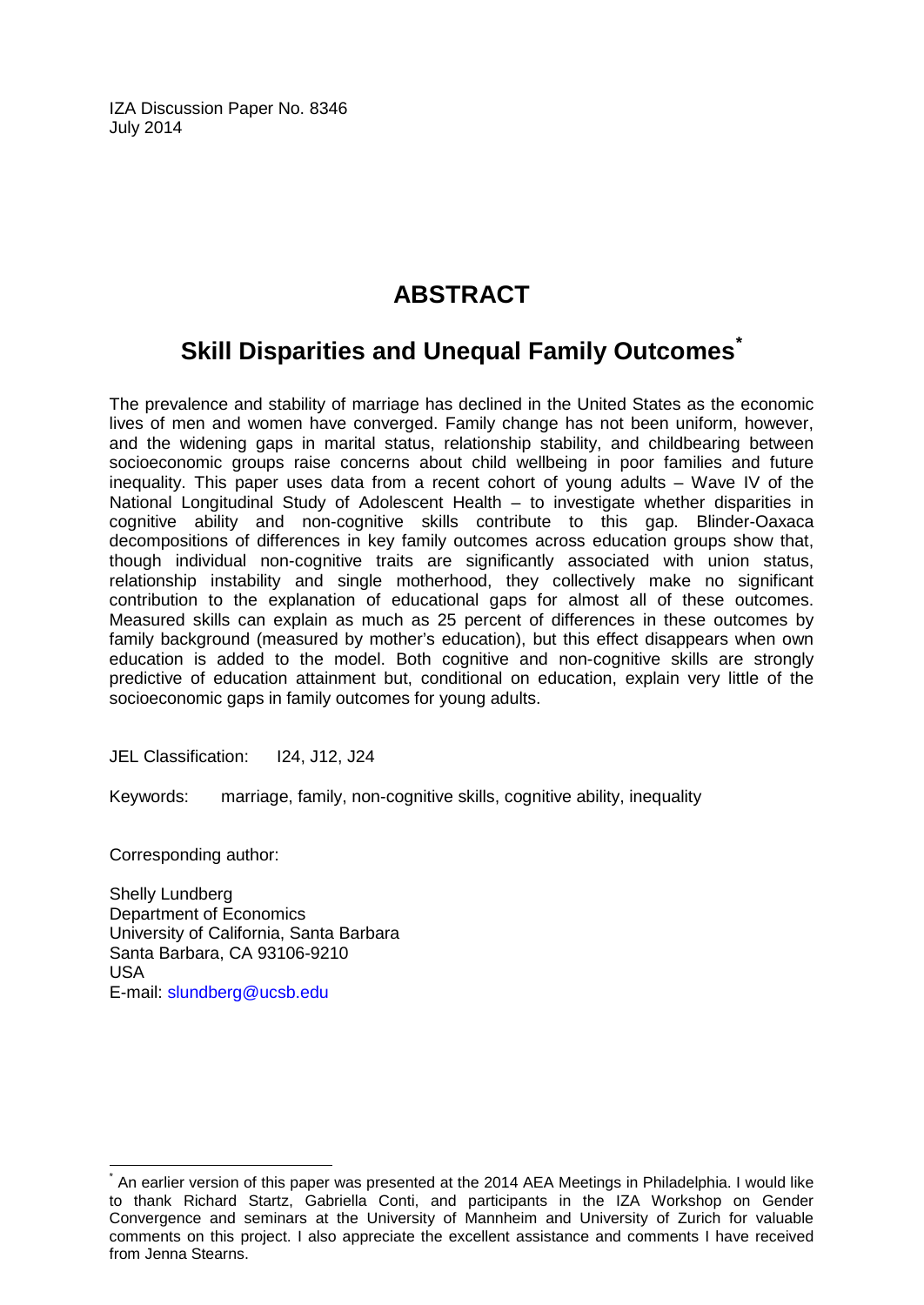#### 1. Introduction

<span id="page-3-1"></span> $\overline{\phantom{a}}$ 

American families differ from families in other Western nations along several dimensions. Americans marry and cohabit at younger ages, and are more likely to marry at some point in their lives, but marital and cohabiting relationships are also much more likely to dissolve than is the case in other wealthy countries (Cherlin, 2009). Important outcomes of this relationship fragility include a very high rate of single parenthood in the United States, and a high probability that American children will experience the breakup of their parents.<sup>1</sup> During the past several decades, declining rates of marriage in the United States have been accompanied by a growing divergence in family behavior across socioeconomic groups, with much higher rates of early and single motherhood and marital dissolution among the less-educated and in lowincome communities (McLanahan, 2004; Lundberg and Pollak, 2014). Both the level of family instability and its socioeconomic gradient raise concerns about the well-being of children subjected to disruption in both contact with parents and living arrangements, and about the persistence of economic inequality. In a recent descriptive analysis of intergenerational economic mobility in the U.S., for example, Chetty et al. (2014) find a strong geographic correlation between upward mobility and local measures of family structure such as rates of single parenthood.

A rapidly growing literature has linked adult disparities in economic, health, and social outcomes to gaps in both cognitive and non-cognitive abilities, and has established that these gaps begin to emerge early in childhood (Cunha, Heckman, Lochner, and Masterov, 2006; Duncan and Magnuson, 2011; Conti and Heckman, [2](#page-3-0)010).<sup>2</sup> Various studies have documented the importance of non-cognitive attributes such as persistence, self-control, and social skills in contributing to positive adult outcomes. Psychologists have shown that personality traits, in particular, are related to relationship quality and stability (Roberts et al., 2007; Lahey, 2009). These findings raise a further question: Can some part of the socioeconomic inequality in family outcomes, particularly differences in relationship instability and single motherhood, be explained by gaps in non-cognitive skills that contribute to both economic status and to stable families?

A key finding from the Fragile Families and Child Wellbeing Study, which surveyed a large sample of unmarried couples who gave birth between 1998 and 2000, was that a very large fraction of unmarried parents were romantically involved and intended to marry at the time of the birth. Most of these relationships dissolved quickly, however, and only a small fraction actually married (Carlson et al., 2005). One explanation for this discrepancy between stated intentions and actual behavior is that low-income couples lack the relationship skills to overcome the economic and social challenges confronting their familybuilding efforts. Beginning in 2006, the federal government has funded programs designed to foster

<sup>1</sup> Cherlin (2009) tellingly notes that American children born to married parents in the United States are more likely to see their parents break up than are Swedish children born to cohabiting parents (p. 18).

<span id="page-3-0"></span> $^{\circ}$  More controversially, Chua and Rubenfeld (2014) attribute the differential success of ethnic groups in the U.S. to variation in culturally-induced traits such as impulse control.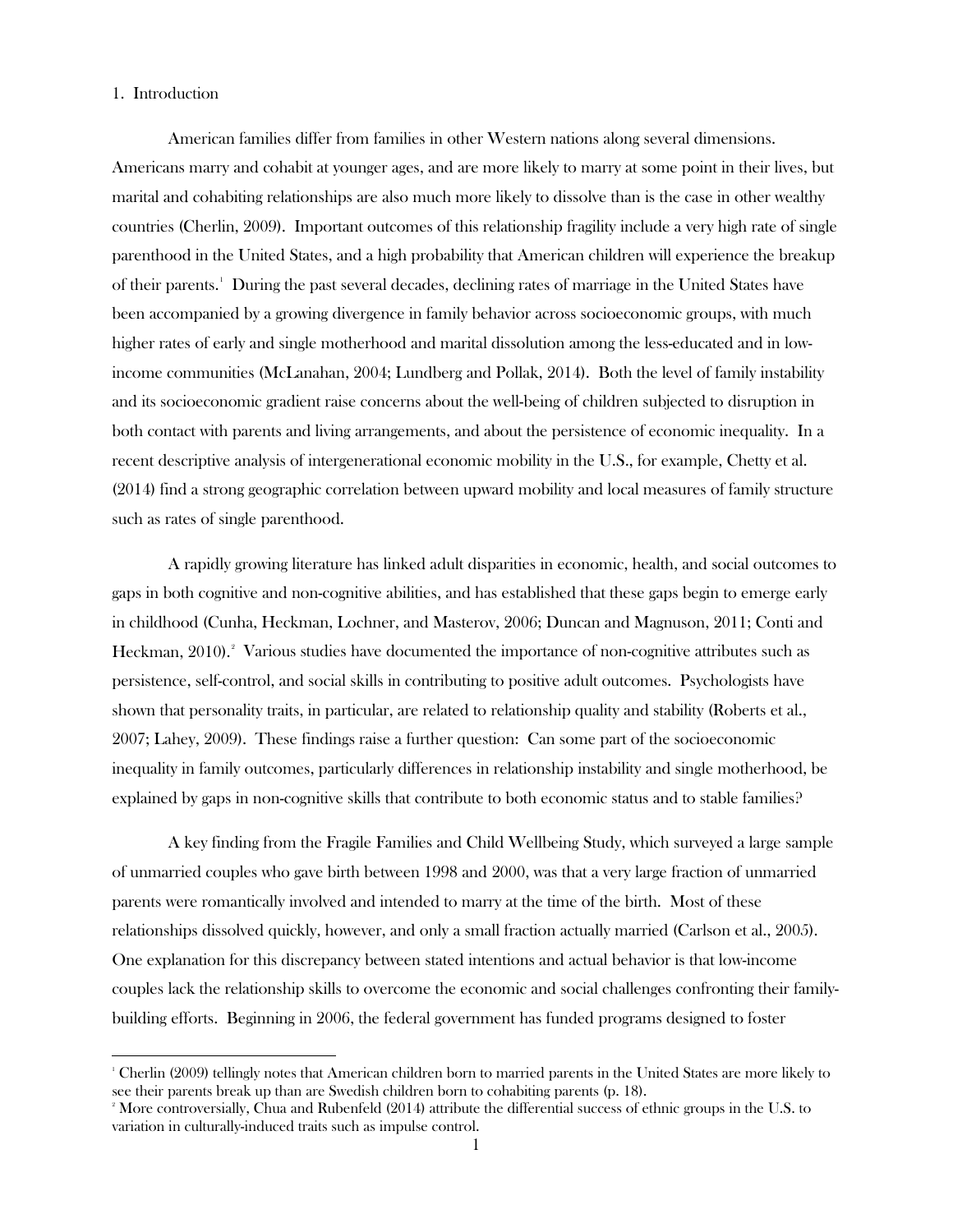relationship skills but the results have been disappointing in terms of measurable impacts on relationship quality and marriage. A randomized treatment evaluation of one of the first major programs targeted at unmarried couples, Building Strong Families, found no effect of program access or participation on relationship quality, relationship outcomes, or the probability of marriage (Wood et al., 2012). Even if the skills that enhance relationship quality and stability cannot be easily taught, however, individuals who possess psychological traits that enhance negotiating ability and self-control may experience more positive family outcomes.

In this paper, I examine the determinants of young adult relationship histories and current family status from Wave IV of the National Longitudinal Study of Adolescent Health (Add Health). This survey includes a rich set of individual traits related to motivation, interpersonal styles, and emotional responses, including a Big 5 personality inventory. There are distinct socioeconomic gradients in these traits: less educated individuals (and those with less-educated parents) tend to be less emotionally stable, agreeable, and open to experience, and to have a more external locus of control. There are also significant differences across education groups, as expected, in relationship stability and rates of single motherhood. If personal skills are important drivers of both educational attainment and family outcomes, then skill disparities may explain the differences in family behavior across education groups. I find, however, that observed variations in non-cognitive traits make no significant contribution to most family outcome gaps by education level. The exceptions are very limited: non-cognitive traits explain close to half of the small difference in cohabitation rates between men with high and low levels of education, and less than 10 percent of the gap in single motherhood between women with high and medium education levels. Cognitive skills and risk aversion are also unimportant in explaining gaps in family outcomes across education groups.

Non-cognitive traits do explain significant shares of the divergence in single motherhood and relationship instability for women across family background groups, but these effects appear to be entirely due to the strong relationship between non-cognitive skills and own educational attainment (Lundberg, 2013ab). Educational attainment itself and the opportunities that are associated with education appear to be an important driver of family outcomes, but there is little evidence that non-cognitive skills have substantial effects on family outcomes conditional on education.

#### 2. Economic Gender Convergence, Marital Surplus, and Socioeconomic Divergence in Family Outcomes

There have been dramatic changes in American family life since the post-war years of the baby boom: increasing age at first marriage and declining marriage rates, a divorce rate that peaked around 1980 and remains high, and decreasing fertility that is more likely to occur outside of legal marriage. Contributing factors have undoubtedly included the decline in male-female gaps in market work and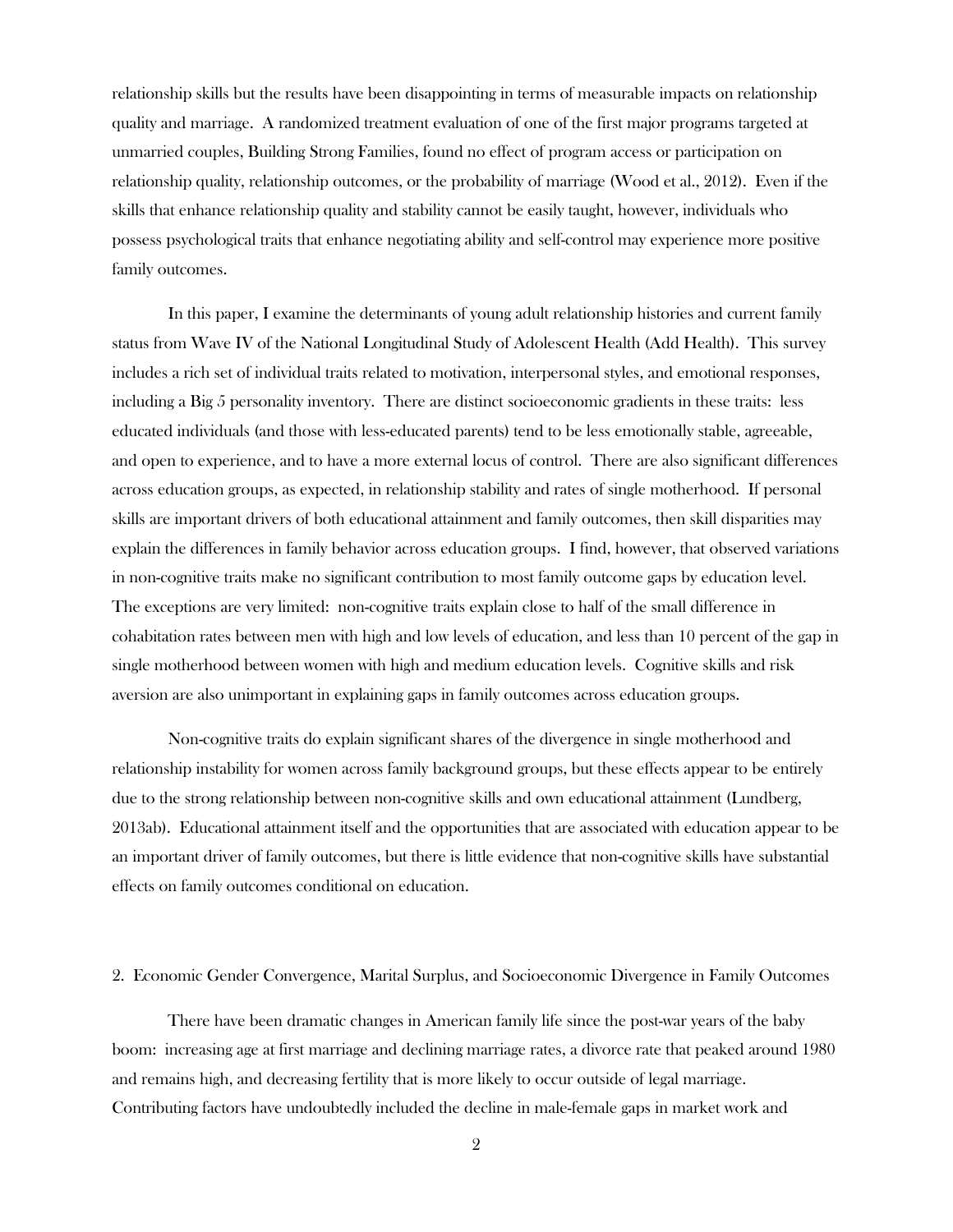earnings, which have decreased the gains to gender specialization in households. Notably, the retreat from marriage has been much more pronounced among men and women with lower levels of education (Lundberg and Pollak, 2014). Both marriage and remarriage rates have risen for women with college degrees relative to women with less education, and the fall in divorce rates since 1980 has been much larger for the college educated (Isen and Stevenson, 2011). This implies that long-term marital stability also has a pronounced education gradient: the probability that a first marriage will remain intact for 20 years is sharply higher for women with a college degree (78 percent) than for women with a high-school diploma (41 percent) or some college (49 percent) (Copen et al., 2012). The prevalence of cohabitation is strongly decreasing in education, and cohabitation tends to play different roles in the lifecycles of women with high and low levels of education. For high-education couples, cohabitation is usually a precursor to marriage that rarely includes childbearing, while for less-educated couples it is often a (relatively unstable) context for bearing and rearing children (Lundberg and Pollak, 2014).

The growing divergence in marriage, cohabitation, and fertility behavior across educational groups has potentially important implications for inequality and the intergenerational transmission of economic disadvantage. The rise in single-parent families and changing patterns of relationship instability and maternal age have resulted in growing disparities in the parental resources, both time and money, received by the children of more- and less-educated mothers (McLanahan, 2004). The children of the non-college educated are particularly disadvantaged by the instability in living arrangements and parental ties that result from the more frequent partnering and re-partnering of their mothers (Cherlin, 2009).

Though the increasing socioeconomic discrepancies in marriage, non-marital childbearing and marital stability have been extensively documented, their source remains somewhat of a mystery. One possibility is that, as the sources of marital surplus have altered with the decrease in gender specialization, there has been a relative decrease in the surplus available to low-income couples. An alternative explanation would emphasize the increasing importance of social and behavioral skills—self-control, conflict resolution, etc.—in maintaining marriages as rigid social norms about cohabitation and childbearing outside marriage have weakened.

#### Declining Marital Surplus

As women's educational attainment, wages, and hours of market work have risen relative to men's, the opportunities for gains from trade within a household, which depend to a large extent upon the segregation of men and women in market and home sectors, have diminished—and so have the potential gains to marriage. Gender specialization in married couple households has decreased dramatically over the past 60 years and, it has been argued, the source of marital gains have shifted from production complementarities associated with home and market work to the consumption complementarities of the "hedonic" marriage (Stevenson and Wolfers, 2007; Lundberg and Pollak, 2007). The decline in the value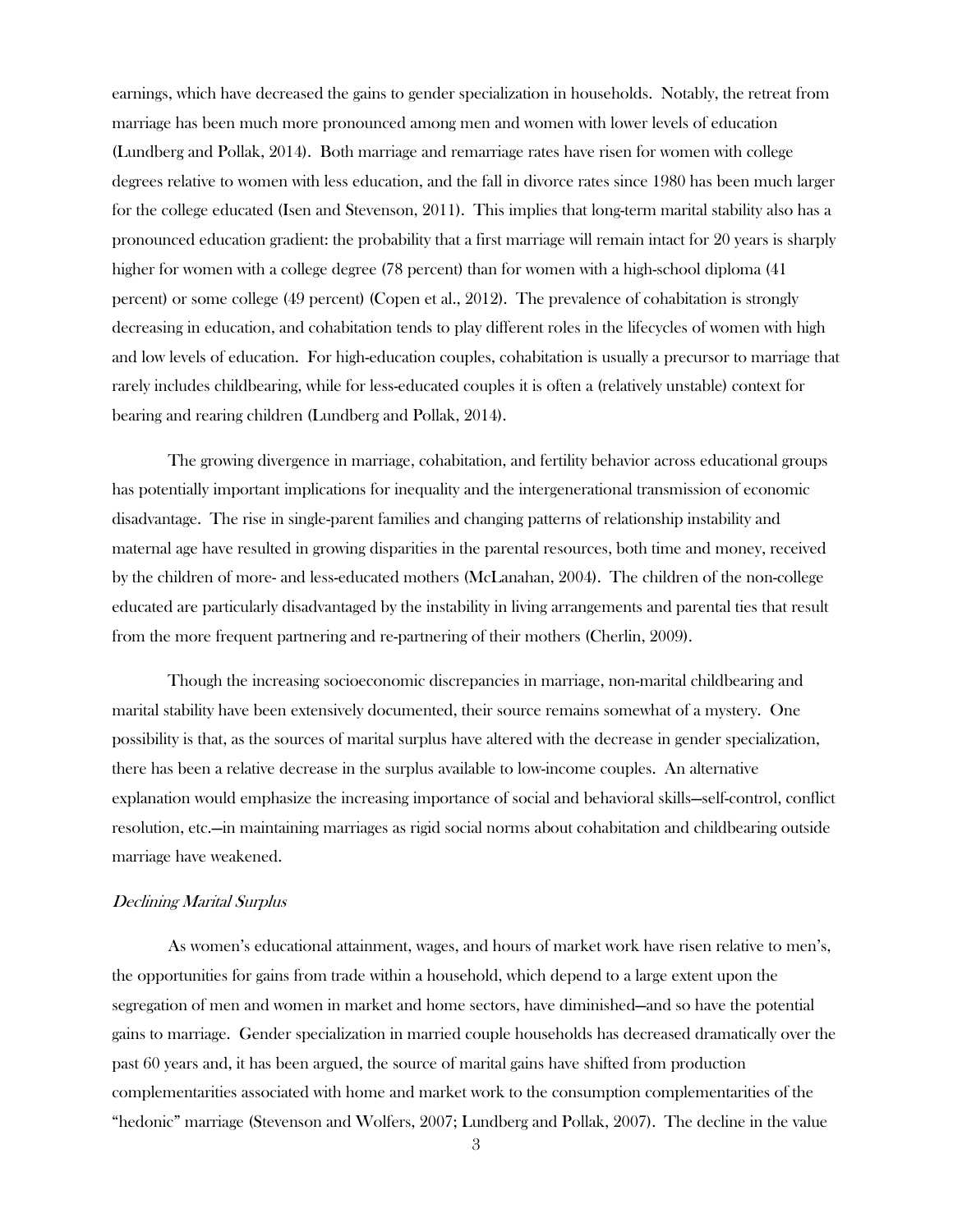of the production-oriented marriage may have been particularly acute at lower income levels, where men's economic prospects have deteriorated more than those of women.

A related story about marital surplus focuses on the role of marriage as a context for childrearing (Lundberg and Pollak, 2014). Although college-educated couples are much less likely than in the past to use marital commitment to support a gender-specialized division of labor, high-education couples may choose marriage as a commitment device that supports joint investments in children. Intensive investment is a characteristic parenting pattern among the well-educated and well-off, and these investments have been increasing both in absolute terms and relative to the investments made by those with less education and fewer resources (Ramey and Ramey, 2010; Kornrich and Furstenberg, 2013). These increases are probably due to some combination of rising returns to human capital as income inequality rises, increasing real incomes at the top of the distribution, and improved information about the payoffs to early child enrichment activities—perhaps reinforced by evolving class-specific parenting norms.

#### Marital Skills Gap

<span id="page-6-1"></span> $\overline{\phantom{a}}$ 

Alternatively, the socioeconomic divergence of marital and childbearing behavior may be due to skill gaps between high- and low-income couples. As rigid norms about marriage weaken, the maintenance of a successful marriage may depend more on personal skills such as the ability to commit to an agreement or to negotiate in response to shocks. [3](#page-3-1) This implies that the returns to traits such as self-control, verbal ability, and positive affect may have increased as the social punishments for divorce and non-marital childbearing have decreased.[4](#page-6-0) Individual skills may have also become more important determinants of initial match quality. Certainly, a growing body of research shows that individual traits other than cognitive ability, verbal and math skills are associated with key economic outcomes (Heckman, 2000), and this is likely to apply to social outcomes as well. Perseverance, self-esteem, social competence and self-control can contribute to economic success through an individual's ability to interact effectively with others, to plan ahead and to behave in a controlled and purposeful manner, and there may be considerable overlap between relationship skills in the market and in the home (Kambourov, Siow, and Turner, 2013). The skills that enable individuals to succeed in educational institutions and in employment, therefore, may also contribute to their ability to make a high-quality match or to sustain intimate relationships.

There is no generally-accepted set of observable skills that contribute to relationship competence. One promising candidate among the non-cognitive skill measures identified in the existing literature is the

<sup>3</sup> Gottman (1994), for example, finds that relationship quality and stability are strongly related to effective communication and conflict resolution.

<span id="page-6-0"></span><sup>4</sup> Cognitive ability may also be important. Blazys (2009) estimates hazard models of transitions into and out of marriage for men and women in the National Longitudinal Survey of Youth 1979, and finds that cognitive skills delay marriage (principally through increased education) but increase the probability of marriage later in life and reduce the probability of divorce.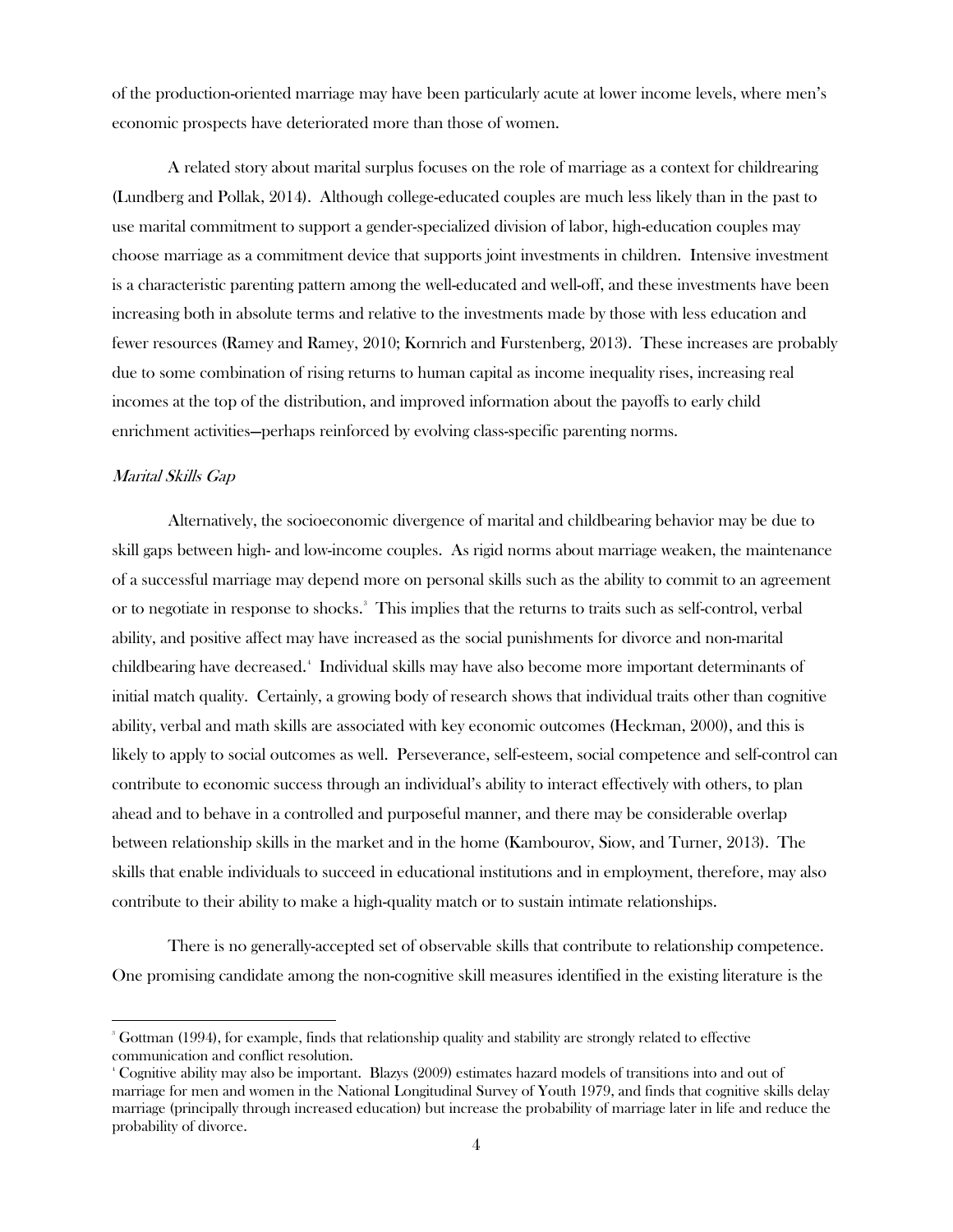personality inventory, developed by psychologists as a reliable and consistent indicator of individual differences in behavioral tendencies. Psychological studies have found that personality traits are extremely stable across the adult lifespan, and that there are strong associations between personality and a broad range of behaviors and economic and social outcomes, including health and mortality, income, and relationship quality and stability (Roberts et al., 2007). For example, Lahey (2009) finds that individuals high in the Big 5 trait Neuroticism are more likely to experience negative life events and find it difficult to maintain supportive social relationships, including marriages. The role of personality differences in explaining socioeconomic gaps in relationship stability and other family outcomes, however, has not been studied.

#### 3. Data and Measures

l

Education gradients in several aspects of relationship history and family status among a recent cohort of young Americans are apparent in the latest wave of data from the National Longitudinal Study of Adolescent Health[.5](#page-6-1) The Add Health study began in 1994-95 with a nationally-representative school-based survey of more than 90,000 students in grades 7 through 12. About 20,000 respondents were followed in subsequent surveys, the last of which (Wave IV) was conducted in 2007-08 when the respondents were between 24 and 32 years of age. Race and ethnic differences in family outcomes are substantial, with black and Hispanic men and women less likely, conditional on education, to be married and more likely to experience single parenthood. To focus on socioeconomic differences in family behavior, the analysis in this paper uses subsamples of 3,831 non-Hispanic white women and 3,483 non-Hispanic white men for whom all key variables are non-missing.

Figures 1a and 1b show the proportions of women and men, respectively, in three education groups who are currently married, cohabiting, or in a marital or cohabiting union as of the survey date in Wave IV, have experienced two or more (or three or more) co-residential unions before that time and, for women, are currently a single (unmarried) or lone (neither married nor cohabiting) mother. The education groups are 4-year college degree or more, some college (including holders of 2-year Associate degrees), and high school graduate or less. Education differences in union status are very small—less educated men and women enter into marital and, particularly, cohabiting unions at an earlier age than the more-educated, but those unions tend to be less stable. There are, however, distinct education gradients in relationship

<span id="page-7-0"></span> $^{\circ}$  Add Health is a program project directed by Kathleen Mullan Harris and designed by J. Richard Udry, Peter S. Bearman, and Kathleen Mullan Harris at the University of North Carolina at Chapel Hill, and funded by grant P01- HD31921 from the Eunice Kennedy Shriver National Institute of Child Health and Human Development, with cooperative funding from 23 other federal agencies and foundations. Special acknowledgment is due Ronald R. Rindfuss and Barbara Entwisle for assistance in the original design. Information on how to obtain the Add Health data files is available on the Add Health website (http://www.cpc.unc.edu/addhealth). No direct support was received from grant P01-HD31921 for this analysis.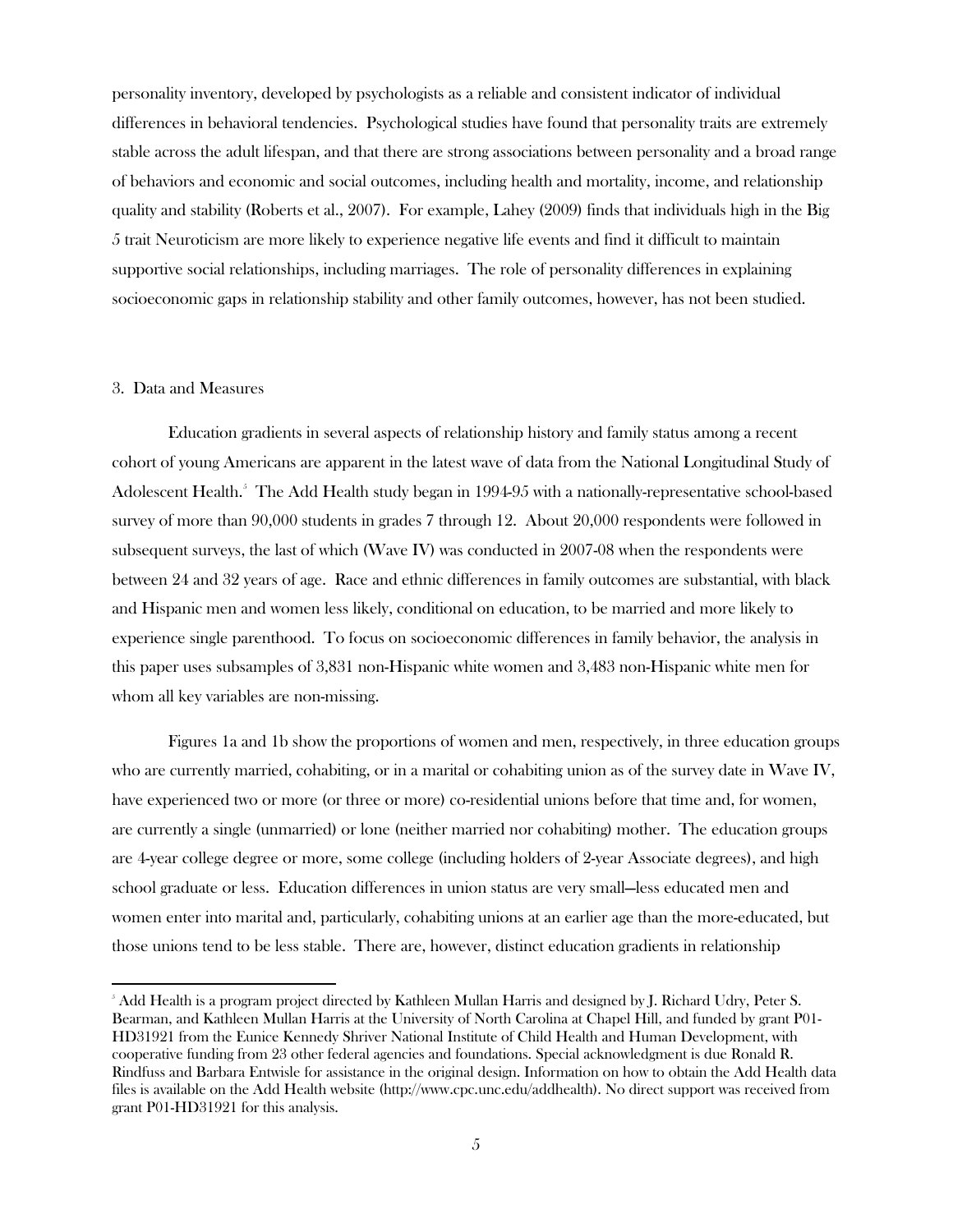instability and in single and lone motherhood, with college-graduates being much less likely to experience either status.

With this relatively young sample, comparisons across education groups may be complicated by differences in the life-cycle timing of establishing relationships and households. Figures 2a and 2b graph the age trajectories of the sample means for key outcomes and show that the education differences, except for union status, are consistent over time. All models will include age dummies and interactions between skill measures and age dummies to allow for different trajectories for education groups.



Figure 1a: Women's Family Outcomes, by Education (White, non-Hispanic, Add Health Wave IV)



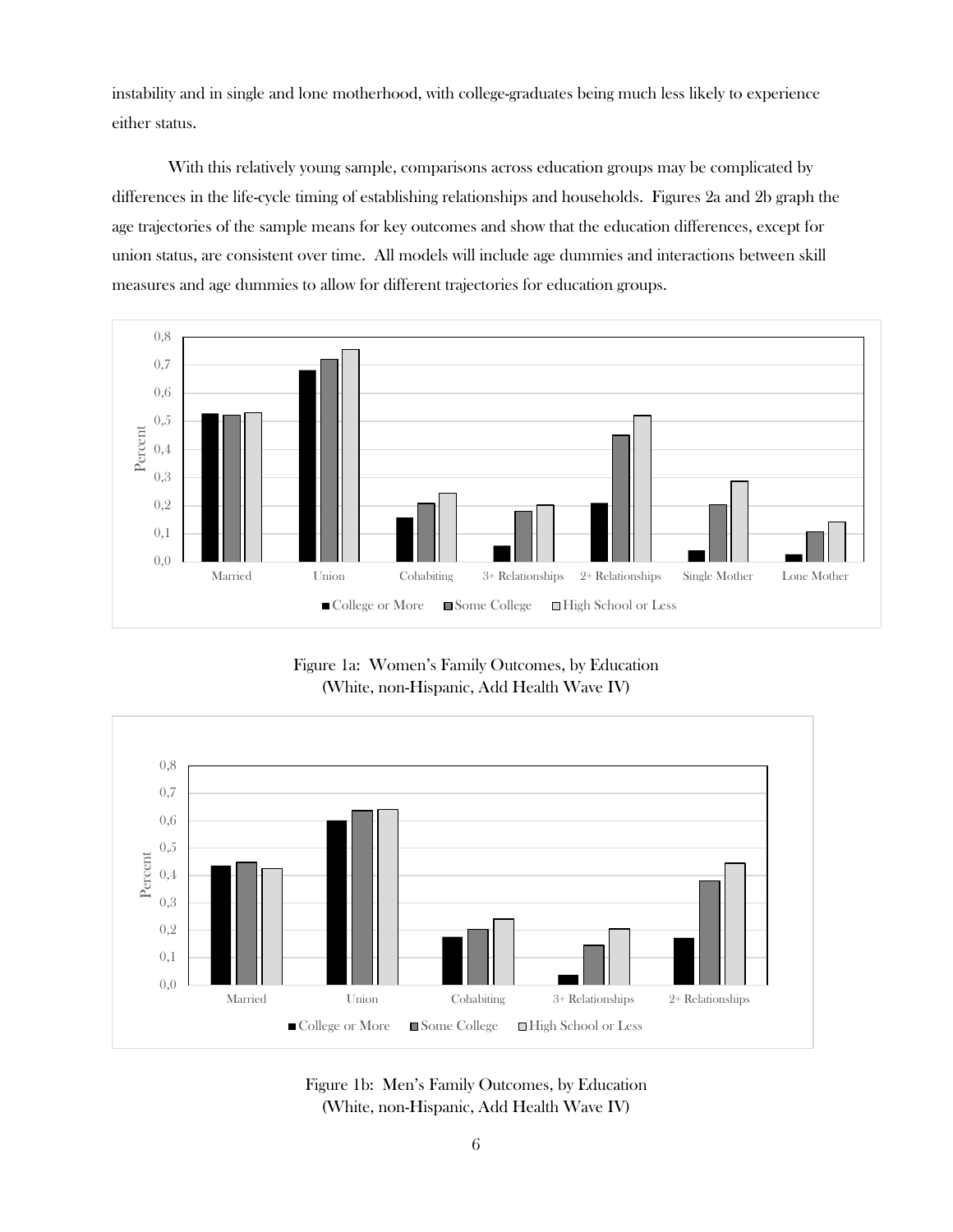

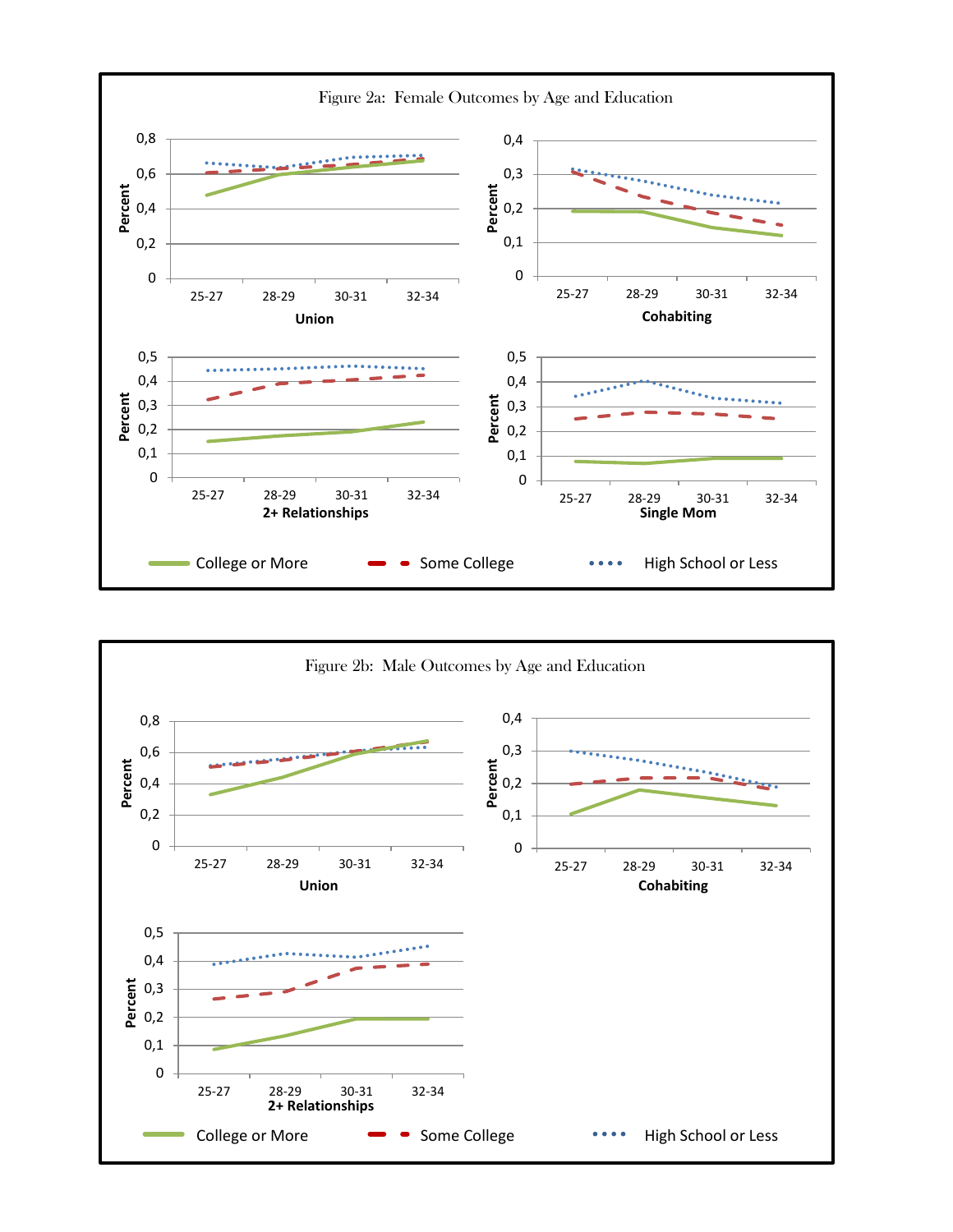Non-cognitive Skills: The Add Health Study has collected an unusually rich set of psychological measures that can serve as indicators of non-cognitive ability, as well as several measures of cognitive ability and an index of risk aversion. During Wave IV, a 20-item short-form version of the 50-item International Personality Item Pool-Five-Factor Model (IPIP-FFM) known as the Mini-IPIP was fielded,  $\degree$  and it was supplemented by several other indices of personality facets and other psychological traits. Personality inventories measure individual variation in "the relatively enduring patterns of thoughts, feelings, and behaviors that reflect the tendency to respond in certain ways under certain circumstances" (Roberts, 2009). Five-factor models of personality, and in particular the variant known as the "Big 5" model, are broadly accepted in psychology as meaningful and consistent constructs for describing human differences (Goldberg, 1981). The five factors, with their definitions from the American Psychological Association APA) Dictionary (2007), are:

Openness to Experience (Intellect) - The tendency to be open to new aesthetic, cultural, or intellectual experiences.

Conscientiousness - The tendency to be organized, responsible, and hardworking.

Extraversion - An orientation of one's interests and energies toward the outer world of people and things rather than the inner world of subjective experience; characterized by positive affect and sociability.

Agreeableness - The tendency to act in a cooperative, unselfish manner.

Emotional Stability (vs. Neuroticism) – Predictability and consistency in emotional reactions, with absence of rapid mood changes.

Other psychological measures expected to be predictive of young adult health behaviors and outcomes were also included in the personality section of the Add Health survey in Wave IV. I have included in the set of non-cognitive skills several measures of such traits (below), but have excluded a depression scale and a perceived stress scale from the mental health section of the survey. The questions that these scales are based on refer to how the individual has been feeling during the past 7 days or the past 30 days, and so focus on current emotional states rather than persistent tendencies.

- Locus of Control/Mastery A construct that is used to categorize people's basic motivational orientations and perception of how much control they have over the conditions of their lives (APA Dictionary).
- Anxiety and Anger/Hostility– Individual facets of Neuroticism (as identified by Costa and McCrae, 1992) that reflect tendencies to persistently experience apprehension and worry, or to respond emotionally and angrily to frustration or injury.

<span id="page-10-0"></span>l

 $\degree$  This instrument is discussed, and the specific items listed, in the Data Appendix.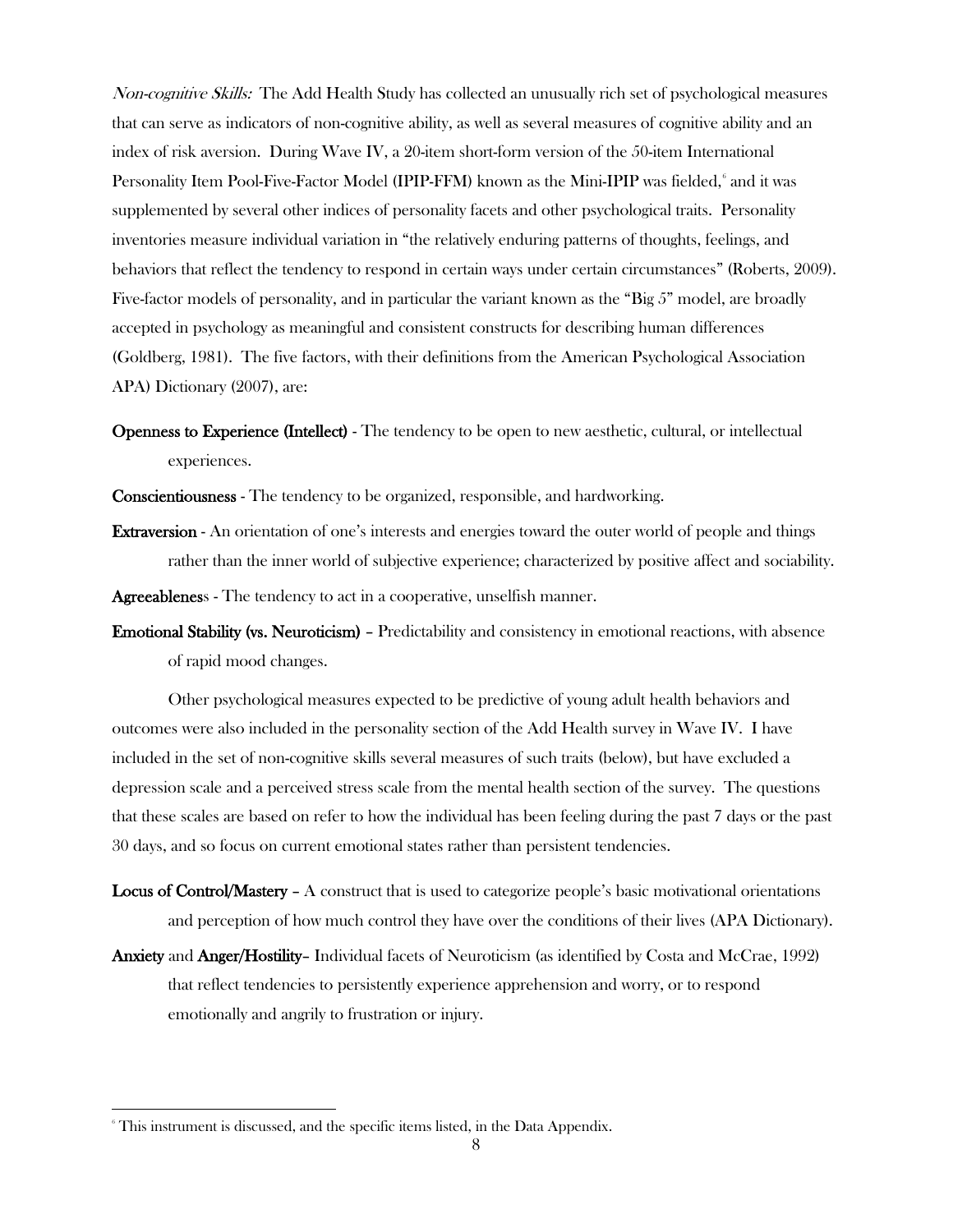Anger/Hostility and Anxiety are individual facets of the Big 5 trait Emotional Stability (Neuroticism) and the Add Health survey includes sets of questions that focus on these sub-traits.[7](#page-10-0) High levels of the Anger/Hostility trait in particular might be expected to be related to difficulty in maintaining relationships. Individuals with an internal Locus of Control are more likely to behave intentionally and they "perceive their life outcomes as arising from the exercise of their own agency and abilities" (APA Dictionary). Other studies have found that an internal Locus of Control is associated with a variety of positive economic and social outcomes (Plotnick, 1992; Heckman, Stixrud, and Urzua, 2006; Cobb-Clark and Tan, 2011).

Each item in the extended personality inventory is assumed to be is a noisy measure of a single unobserved latent trait. An individual *i* is characterized by the set of eight non-cognitive traits  $T_{ij}$  defined above, and their responses to the  $K$  survey questions in the Wave IV survey generate:

$$
t_{ijk} = \beta_{jk} T_{ij} + \varepsilon_{ijk} \qquad \text{for } k = 1, \dots, K_j \text{ and } j = 1, \dots, 8
$$

with measurement errors that are assumed to be independent of each other and of the trait  $T_i$ .  $K_i$  is equal to four or five for each of the traits. Factor analysis of the items for each trait produces estimates of the β parameters as factor loadings, $^{\circ}$  and in each case a single-factor model is supported by the data. The factor loadings and error variances from each model are then used to estimate factor scores that are unbiased estimates of each latent non-cognitive trait.

Figures 3a and 3b show the mean values of standardized non-cognitive traits for women and men in different education groups. The relationship between non-cognitive skill and education varies by trait with, among the Big 5 traits, very little variation in Conscientiousness and Extraversion but more significant gradients in Openness, Agreeableness, and Emotional Stability. In general, education is positively correlated with an internal locus of control and negatively correlated with anger/hostility and anxiety. For some traits, the gender gaps dominate the socioeconomic gradient—men are less agreeable and anxious and more open to experience and emotionally stable on average than women.

<span id="page-11-1"></span>l

<span id="page-11-0"></span><sup>7</sup> Studies that represent psychopathy as an extreme variant of aspects of the five-factor model of personality have included these facets among the set that characterize this disorder (Miller, Lynam, Widiger, and Leukefeld, 2001). 8 This analysis is done separately for men and women.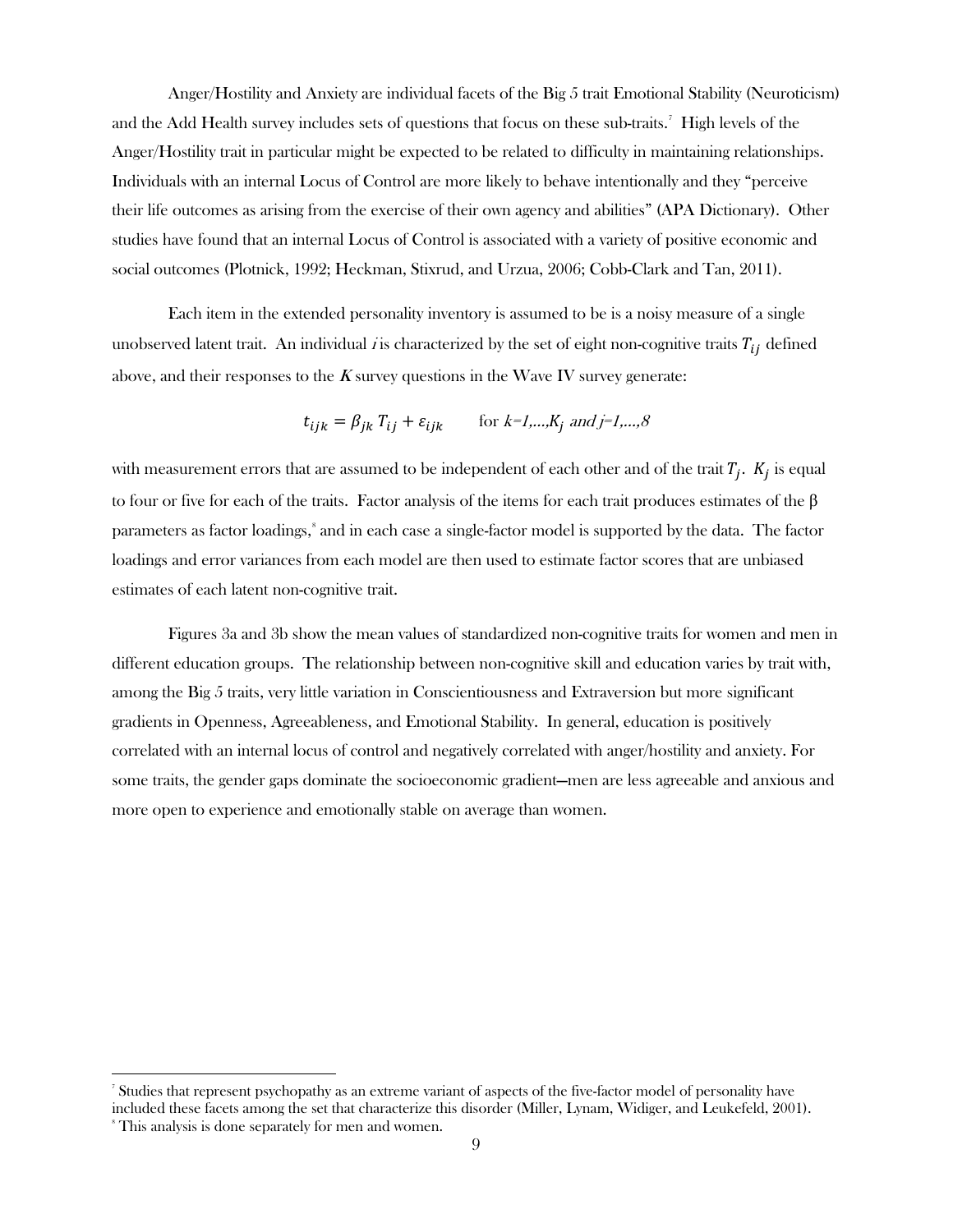

Figure 3a: Non-cognitive Skills by Education Group, Women (White, non-Hispanic women, Add Health Wave IV)



Figure 3b: Non-cognitive Skills by Education Group, Men (White, non-Hispanic men, Add Health Wave IV)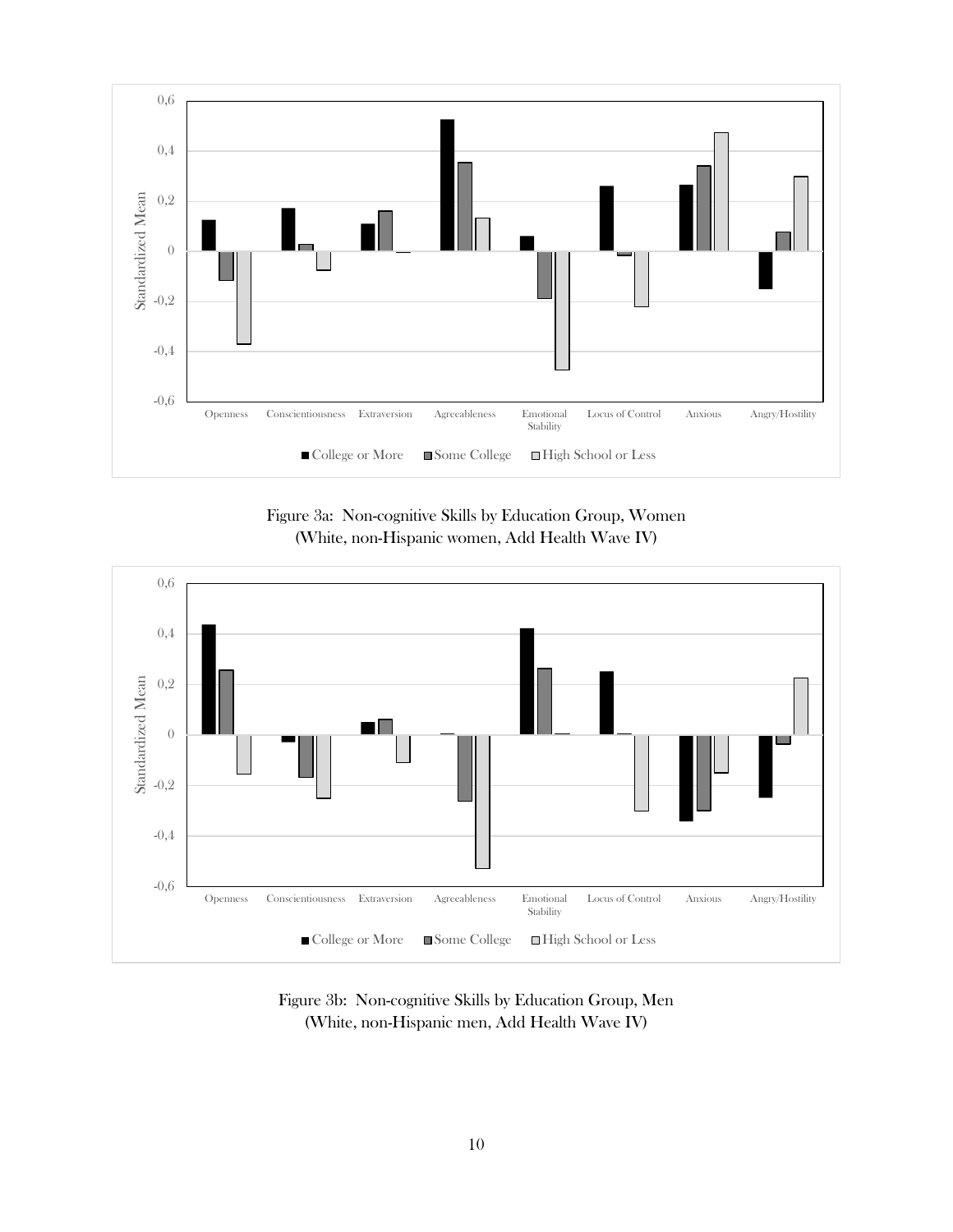Cognitive Ability: Factor analysis is also used to construct a single index of cognitive ability, using a Wave I measure of verbal ability and a set of three Wave IV memory tests. The mean of this standardized variable is about .7 standard deviations greater in the highest education group for both men and women (college graduate or more) than in the lowest education group (high school graduate or less).

Risk Aversion: Evidence is accumulating that personality traits are not simply proxies for economic preference parameters. The empirical associations between personality and preferences are very weak (Almlund et al., 2011; Rustichini et al., 2012) and the two sets of variables have largely independent effects on a large set of outcomes, including health, life satisfaction, wage, unemployment, and education (Becker et al., 2012). The only economic preference measure available in the Add Health study to date is risk aversion, measured by a Likert scale response to the statement "I like to take risks" in the Wave IV questionnaire. Dohmen et al. (2011) examine the validity of a similar single-scale measure of general willingness to take risks in the German Socioeconomic Panel Study and show that it predicts actual risktaking behavior well in investment, career choice, smoking, and other domains. There is no significant association between this measure of risk aversion and education in these samples.

#### 4. Family Status, Education, and Skills

Tables 1a and 1b report the coefficients from simple linear probability models for four discrete indicators of family status as of Wave IV—currently in a marital or cohabiting union, in a cohabiting (nonmarital) union, having had two or more marital or cohabiting relationships and, for women, single motherhood. The independent variables are educational attainment, standardized measures of cognitive and non-cognitive skills, and risk aversion. In general, the probabilities of being in a co-residential union, of having had multiple relationships, and of single motherhood are decreasing in education, with college graduation having a substantial negative association with all three outcomes. The effects of education moderate only slightly for most outcomes when skills and preferences are added to the model. The pattern of education effects on current union status clearly reflects the earlier entry of the less-educated, particularly into cohabiting unions. This timing effect outweighs the greater stability of relationships for the moreeducated, and the probability of being in union is higher for the less-educated groups in this young cohort. In this case, the education effects become slightly stronger when skills are added to the model. The Rsquares are low, particularly for union status, and educational attainment accounts for most of the explained variance in the relationship instability and single motherhood models.

There are, however, several non-cognitive traits that are significantly associated with family outcomes. Consistent with earlier studies using German data, Openness decreases the probability of being in a union and increases relationship instability, especially for men (Lundberg, 2012). Emotional Stability,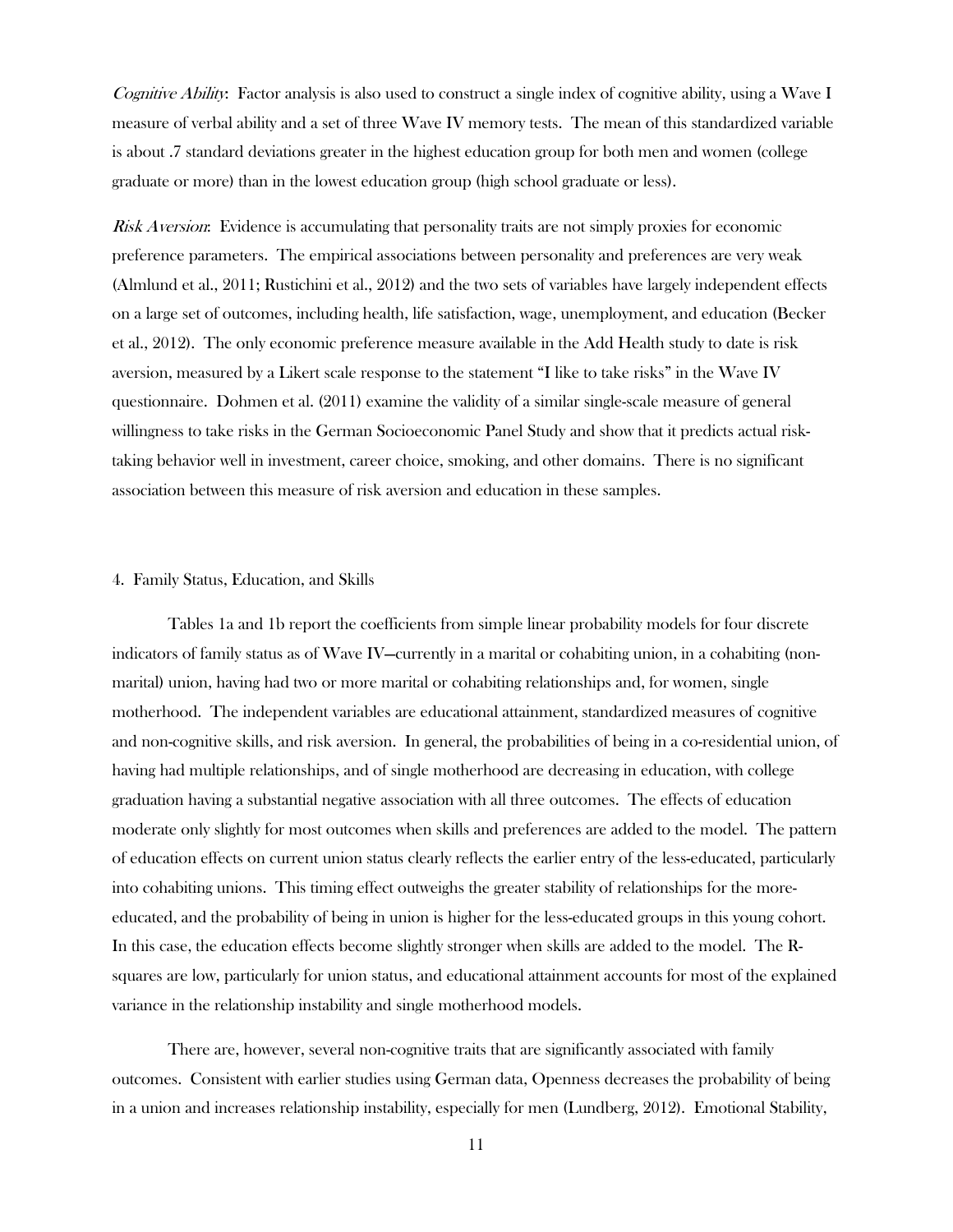as expected, reduces relationship instability and a more internal Locus of Control increases the probability that both men and women are in a marital or cohabiting union. Other effects are gender specific: union status for men is increasing in Extraversion and, oddly, Anger/Hostility and decreasing in Agreeableness. For women, Agreeableness reduces both relationship instability and single motherhood, while Extraversion increases the probability of both outcomes.

Cognitive ability has small significant effects on relationship stability for women and single motherhood when education is not controlled for (not reported here), but these disappear in models that include educational attainment. A significant positive effect remains only on men's union status, and additional analysis shows that this occurs via an increase in legal marriage. Risk aversion has robust positive effects on union status and negative effects on relationship instability for both men and women. These results are consistent with previous studies showing that risk aversion is positively associated with marriage (Schmidt, 2008; Spivey, 2010) and negatively associated with divorce (Light and Ahn, 2010; Lundberg, 2012).

In general, these models confirm that there are large disparities in family outcomes between young college-educated Americans and those with lower levels of education. Less-educated men and women are more likely to co-reside as young adults, particularly in non-marital unions, and more likely to experience multiple cohabiting relationships by their late twenties and early thirties. Less-educated women are more likely to be single mothers. Though we observe distinct educational gradients in many of our measures of cognitive and non-cognitive skills, and there are a number of significant skill-family relationships that are intuitively plausible and consistent with the findings of previous studies, the education gaps in family outcomes are reduced only slightly when a large set of skill measures are included in the model. This preliminary analysis suggests that education differences in skills are likely to explain very little of the observed differences in family behavior between college graduates and others.

#### 5. Decomposing the Socioeconomic Gap in Family Outcomes

The regression models in the previous section do not allow for the possibility that the returns to skills in generating relationship stability and other family outcomes may vary across socioeconomic groups. In this section, the mean differences in family outcomes across education and family background groups are decomposed into components that can be "explained" by group differences in skills and preferences and residuals that are due to group differences in the model parameters, including the constant term. A Blinder-Oaxaca decomposition is implemented with linear probability models for each of the outcomes union status, cohabitation, relationship instability, and single motherhood. Basing the decomposition on a pooled model (that includes a separate intercept for each education group, as suggested by Fortin (2008))

12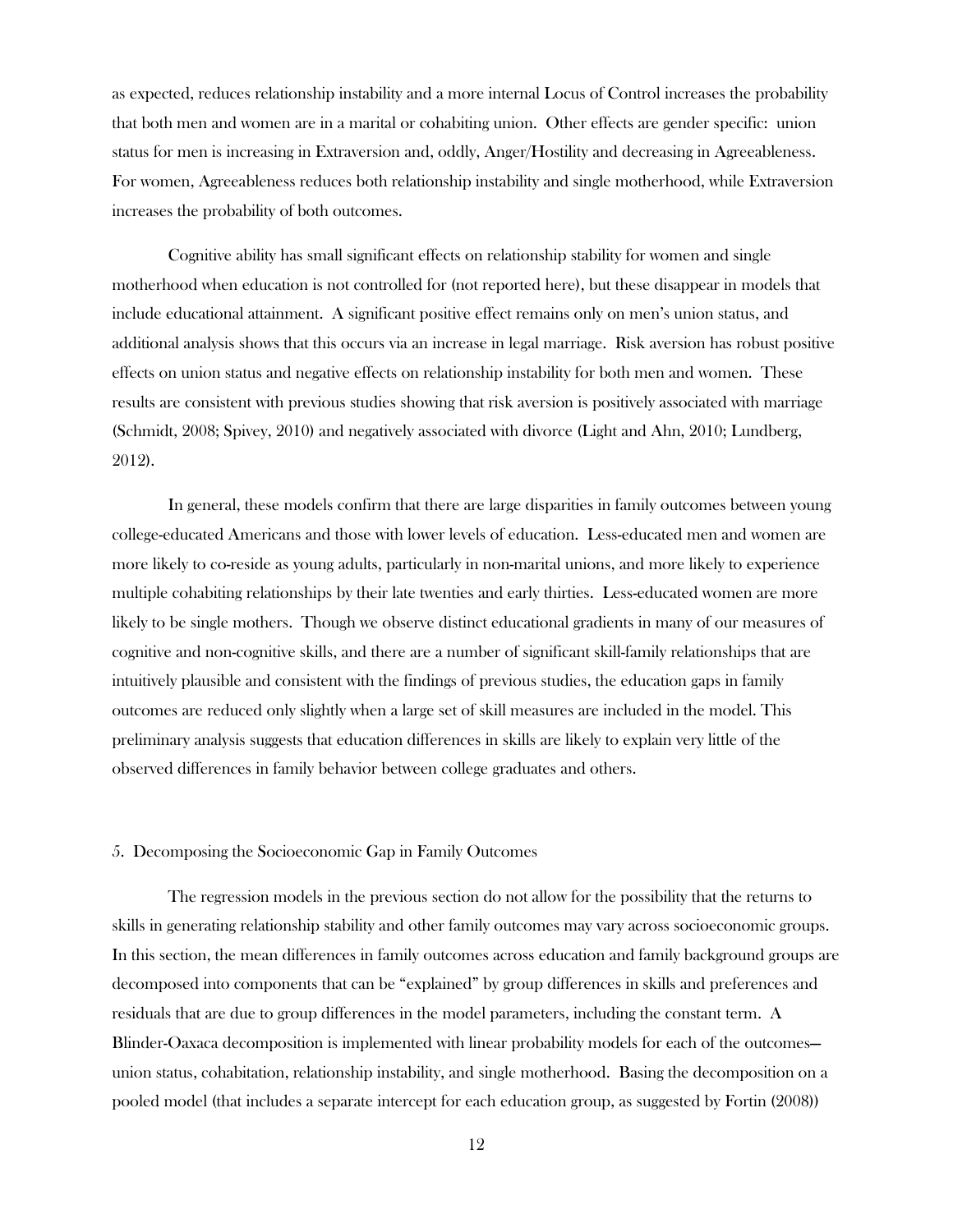allows a two-fold decomposition of the family gaps into explained and unexplained portions without an additional interaction term.<sup>[9](#page-11-1)</sup>

The family outcome for individual *i* in education group  $k$  is modelled as a linear function of a vector of non-cognitive skills, cognitive ability, and risk aversion  $Z_{ik}$ , a set of age dummies  $A_{ik}$ ,  $\cdot$  and a full set of interactions between the age dummies and the individual's skills and preferences to allow for different life-cycle trajectories across groups.

$$
Y_{ki} = X_{ki}\beta_k = Z_{ki}\beta_{kz} + A_{ki}\beta_{ka} + (A_{ki} \cdot Z_{ki})\beta_{kr}
$$

The difference in education group means can be decomposed into a term due to differences in characteristics (valued at the estimated coefficients from the pooled model, and two terms that reflect differences in the returns to skills and preferences and differences in the age trajectory of this outcome across groups, relative to the pooled model. The gap in outcome Y between the college group  $\mathcal{O}$  and the high-school group  $(H)$  can be expressed as:

$$
\bar{Y}_C - \bar{Y}_H = (\bar{X}_C - \bar{X}_H)\hat{\beta}_P + \bar{X}_C(\hat{\beta}_C - \hat{\beta}_P) + \bar{X}_H(\hat{\beta}_P - \hat{\beta}_H)
$$

where  $\beta_P$  is the estimated coefficient vector from the pooled model. Each of these terms can be further sub-divided into portions attributable to individual variables or coefficients, or to sets of variables and coefficients.

By Own Education: Table 2 shows the decomposition of the college-graduate vs. some college gaps in union status, cohabitation, relationship history, and (for women) the probability of single parenthood, while Table 3 reports the college-graduate vs. high school and below decomposition. Group membership in this application is not exogenous—what we would like to know is the extent to which educational differences in family outcomes are attributable to measured differences in skill sets across groups. In the same way that a decomposition of the union-nonunion wage differential separates the wage gap into portions explained to observed worker characteristics and an "unexplained" portion potentially attributable to union status itself, this exercise establishes a bound on the importance of skills as determinants of socioeconomic gaps in family outcomes.<sup>[11](#page-15-1)</sup>

The first three lines of Tables 2 and 3 show the average levels of each dichotomous variable for the two education groups and the raw difference. These are followed by the gaps that can be explained by differences in characteristics and by differences in coefficients, with the proportion of the gap explained

l

This is implemented in Stata with the "pooled" option of the *oaxaca* command. This command and its variants is described in Jann (2008), who also derives the variance estimators for the decomposition.

<span id="page-15-0"></span><sup>&</sup>lt;sup>10</sup> The age dummies are for the intervals 27 to 28, 29 to 30, and 31 and over, with under 27 the omitted category.

<span id="page-15-1"></span><sup>11</sup> For a discussion of identification issues in decomposition analyses of this type, see Fortin, Lemieux, and Firpo (2011).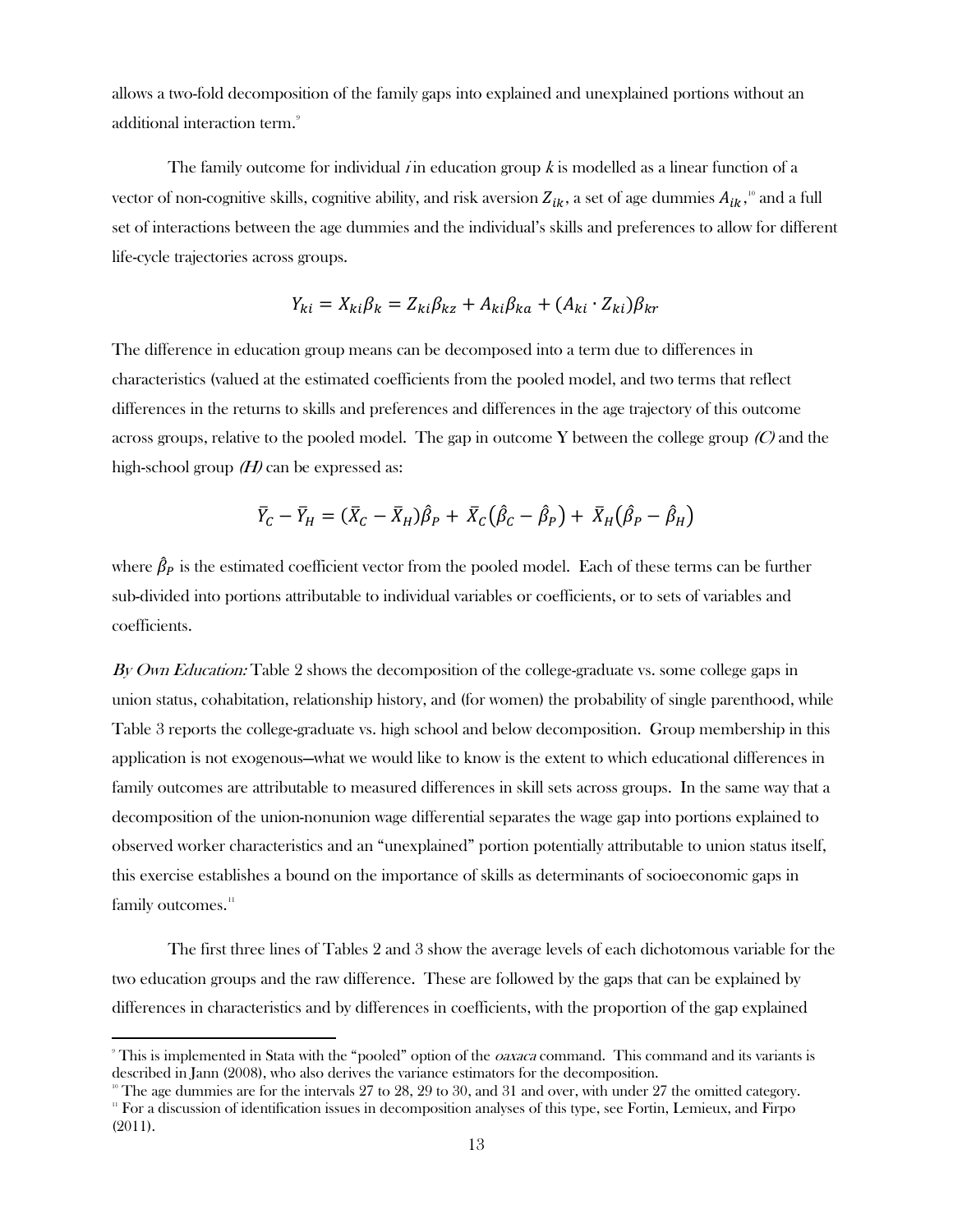shown in bold and in brackets. The difference in characteristics is divided into group differences in noncognitive skills, cognitive ability, and risk aversion. Each of these terms includes the trait/age interactions as well as the standardized level. Since the average age varies little across groups, age is not included in the set of characteristics reported. Components due to differences in the coefficients on age and the constant term are also reported separately.

As we have seen, the mean differences between educational groups in the probability of being in a marital or cohabiting union are small: less-educated men and women are more likely to enter into such a union at an early age, but more likely to experience the dissolution of these unions than more-educated individuals. On average, men and women with a high school diploma or less are 7 percentage points more likely to be in a union than college graduates (Table 3). Men and women with some college are also more likely than graduates to be in a union, but these differences are smaller and, for women, not significant (Table 2). In 3 of the 4 cases, these mean group differences can be attributed entirely to differences in the model coefficients, which explain more than 100 percent of the differences. Differences in non-cognitive skills and risk aversion between the education groups, rather than contributing to the union status gaps, work in the opposite direction. For example, college-educated women have characteristics that make them more likely to be in a co-residential union than women with some college (column 1, Table 2), but the difference in constant terms predicts much higher union status for the less-educated group. This effect, in turn, is mostly offset by the different age trajectories, since the college-educated tend to catch up in coresidence rates as they enter their thirties. The pattern is similar for men's union status and the high-low education comparison for women, but in these cases the contribution of differences in characteristics to explaining the gaps are insignificant.

Differences across education groups in the proportion of men and women who are cohabiting are also rather small, and in three of the four comparisons, skills and preferences make no significant contribution to explaining these differences. The exception is the high-low education decomposition for men reported in Table 3. In this case, non-cognitive skill differences explain more than 40 percent of the higher cohabitation rate of men with a high school education or less, compared to college-educated men. This is consistent with the simple regression models of male cohabitation in Table 1b, which show that including skills substantially reduces the education coefficients.

The education gaps in our measure of relationship instability are both substantial and significant: men in the lowest educational group are 27 percentage points more likely to have experienced two or more marital or cohabiting unions by Wave IV, and women with a high-school diploma or less are 32 percentage points more likely to have had two relationships than female college graduates (Table 3). In each case, however, observed skills and preferences make no significant contribution to the explanation of these gaps. The differences in the constant term and the age trajectory make a joint contribution to the education gap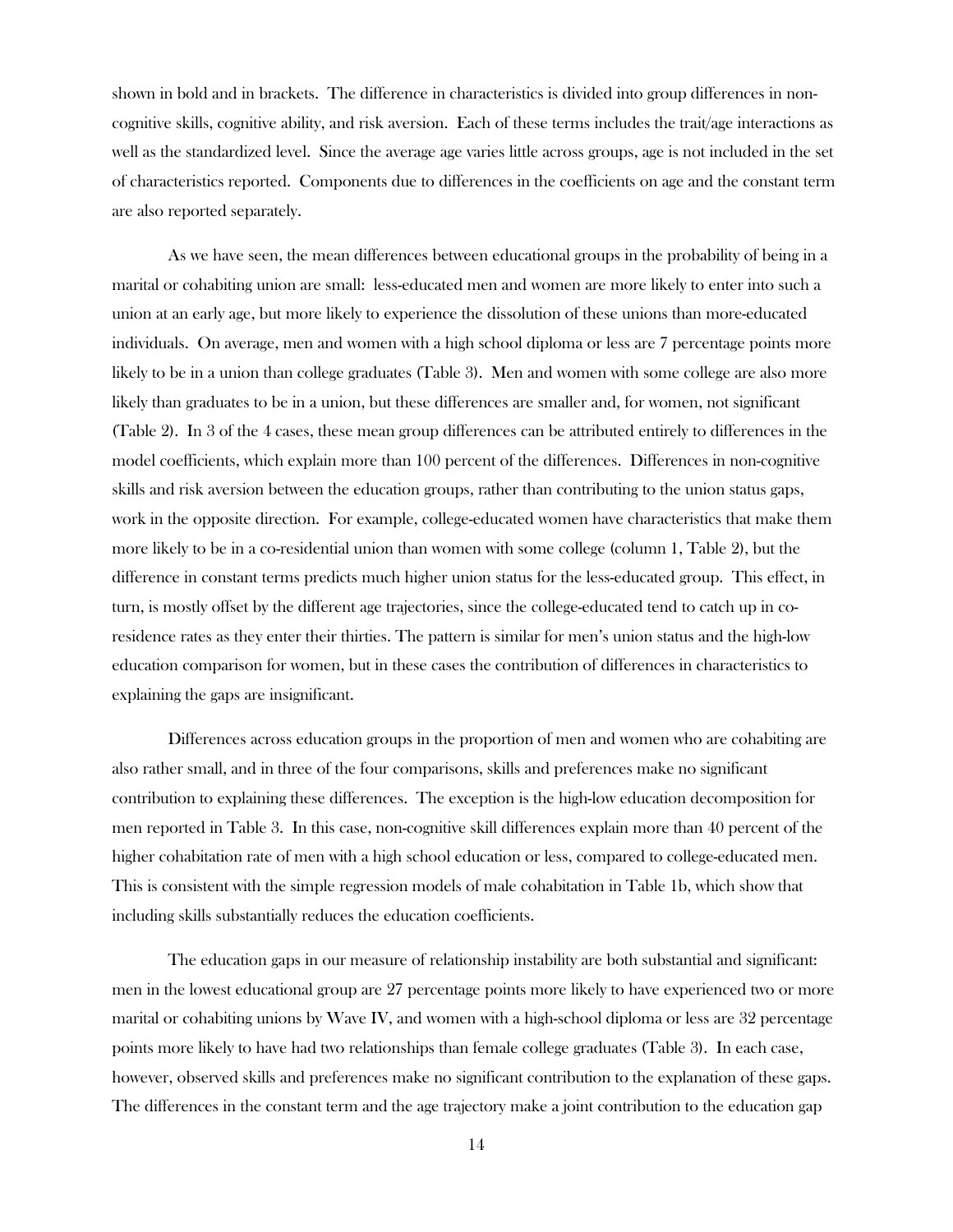that is equal to or greater than the mean differences between groups, and the proportion of the gap attributable to coefficient differences exceeds 90 percent in each case.

The decompositions of the substantial education gaps in the probability of being a single mother in Wave IV yield consistent, though modest, effects of non-cognitive skill differences—accounting for 7 or 8 percent of the mean group differences in both the high-medium and high-low comparisons. These models provide the strongest evidence for the relevance of skill differences in explaining family gaps. Overall, differences in cognitive skills and non-cognitive traits play a surprisingly limited role in explaining educational differences in a broad set of family outcomes, beyond their effects on education itself.

Alternative specifications of the model demonstrate that these results are robust. Allowing for nonlinearities in the effects of non-cognitive skills by including dummy variables for values greater than or less than one standard deviation from the mean for each trait has extremely small effects on the explanatory power of characteristics. Decompositions of the socioeconomic gaps in other family outcomes, such as having experienced a divorce or separation, a history of three or more cohabiting or marital relationships, and being a lone (non-cohabiting) mother, yield very similar patterns of results with modest or no significant contribution of skills and preferences. Standard Blinder-Oaxaca decompositions based on a logit model (using either the high or low education sample as the reference group) show that the results are not, in general, sensitive to the linear probability model framework. Some estimates, particularly for the union outcome, vary substantially depending on whether the high or low group coefficients are used as weights, but the relationship stability and single motherhood decompositions are particularly robust.<sup>[12](#page-15-1)</sup>

A possible concern with using Wave IV personality measures as non-cognitive skills that predict family outcomes is that these traits may have been directly shaped by youthful experiences. There is no standard personality inventory available in Wave I of Add Health, but psychologists Young and Beaujean (2011) used a set of Wave I survey items with a lexical relationship to Five Factor Model questions in standard scales to construct Wave I-based measures of Emotional Stability/Neuroticism, Conscientiousness, and Extraversion. Substituting these partial Wave I-based personality traits for the Wave IV measures reduces the explanatory power of differences in characteristics for family outcomes both in the simple linear models of Table 1 and in the decompositions.

Differences across education groups in cognitive and non-cognitive skills fail to account for a substantive fraction of gaps in family outcomes between college-educated and other men and women and in most cases they make no significant contribution. Overall, these results provide little support for the hypothesis that socioeconomic differences in important family outcomes are being driven by disparities in skills that contribute to both educational success and family stability. In each of these decompositions,

 $\overline{\phantom{a}}$ 

<span id="page-17-0"></span><sup>&</sup>lt;sup>12</sup> The logit models were estimated using the *nldecompose* module in Stata (Sinning, Hahn, and Bauer, 2008). The family background decompositions were also very similar across the linear probability and logit specifications.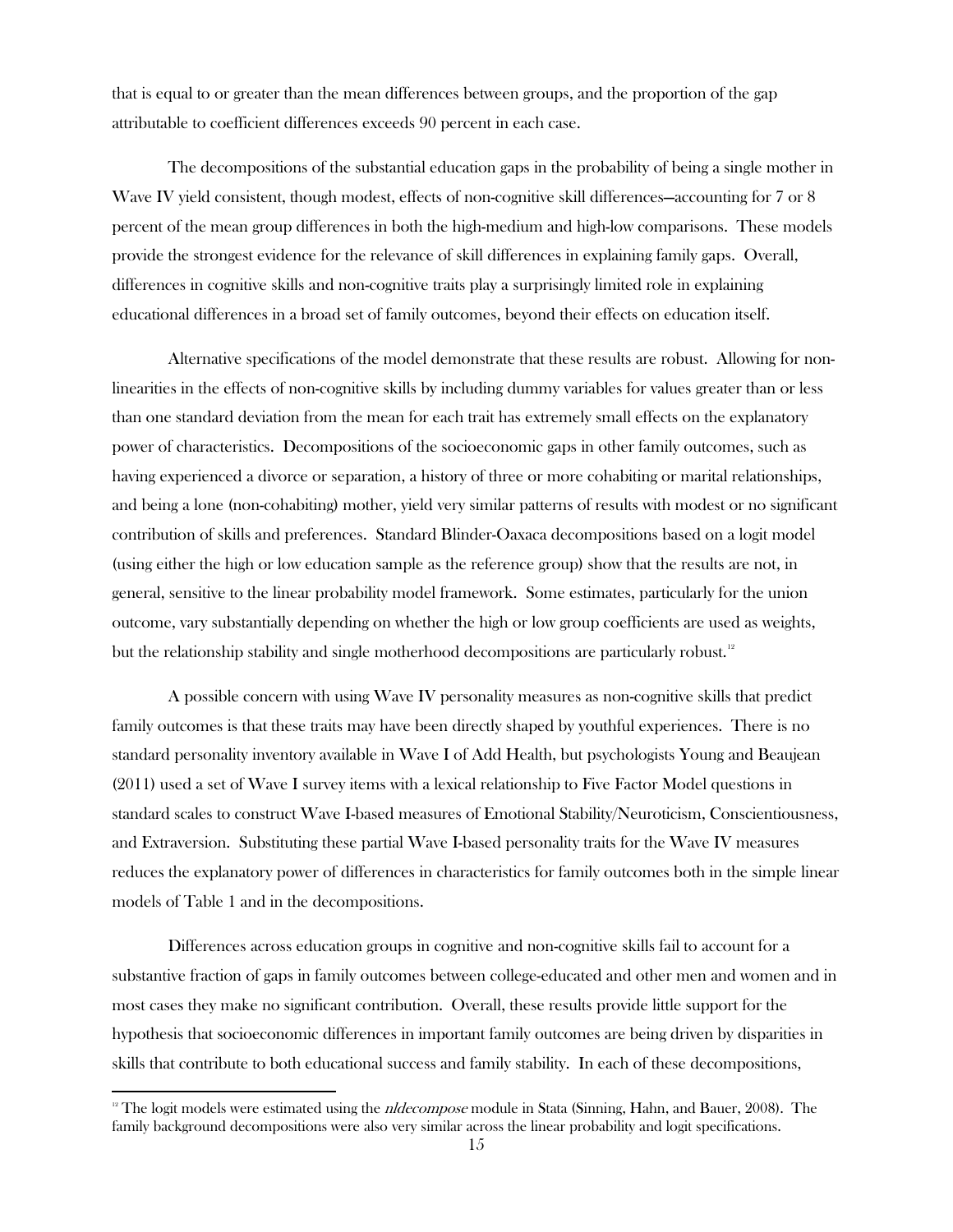almost all of the action is in the constant terms (and in some cases, the age trajectory). Education itself, rather than skills and preferences that are correlated with education, appears to be the source of differences in the stability of relationships and in single motherhood.

By Family Background: Both cognitive and non-cognitive skills have substantial effects on educational attainment in the Add Health sample (Lundberg, 2013ab), and so it is possible that these skills are important drivers of family status through this channel. By redefining groups on the basis of the mother's educational attainment and estimating decomposition models that are both conditional and unconditional on own education, we can investigate the roles of both skills and own education in driving the relationship between family background and family outcomes. In these models, skills are allowed to have both indirect effects on family outcomes via their impact on educational attainment, and direct effects conditional on education level. Since the gaps in union status by maternal education are extremely small, group decompositions for this outcome are not reported.

Table 4a and 4b report the decompositions of family outcomes across family background groups for women and Table 5a and 5b show similar results for men. The average education level of mothers is lower than that of the Add Health respondents, and so the three education groups are adjusted downwards to some college or more, high school, and less than high school to maintain adequate sample sizes. The first column in each table decomposes the differences in educational attainment (in years completed) across family background groups. Then two variants of each family outcome model are estimated: one includes just skills and risk aversion as explanatory variables, and the other includes own educational attainment as an independent variable.

The first column in each table shows the contribution of observed skills vs. model parameters in explaining educational attainment differences across family background groups. The disparity in educational attainment between the high and medium mother's education groups is about 1.4 years for both men and women, and the gap between the high and low mother's education groups is 2.8 years for women and 2.6 years for men. Between 15 and 22 percent of these gaps can be explained by disparities in noncognitive skills and cognitive ability across these groups, with the impacts of each skill set about equal in each case. This provides a sharp contrast with the previous analysis, in which individual traits appeared to be relatively unimportant in explaining family outcome discrepancies across own education groups. Skills are important drivers of family background differences in educational attainment.

Turning to the decompositions of family outcome differences, we can see that in the models that do not include education, individual skills play no significant role in explaining differences in male or female cohabitation rates or male relationship instability by family background. Skills and preferences do explain 12-15 percent of the gaps in single motherhood, however, (Tables 4a and 4b) and 25 percent of the gap in relationship instability between the high and low family background groups (Table 4b). When own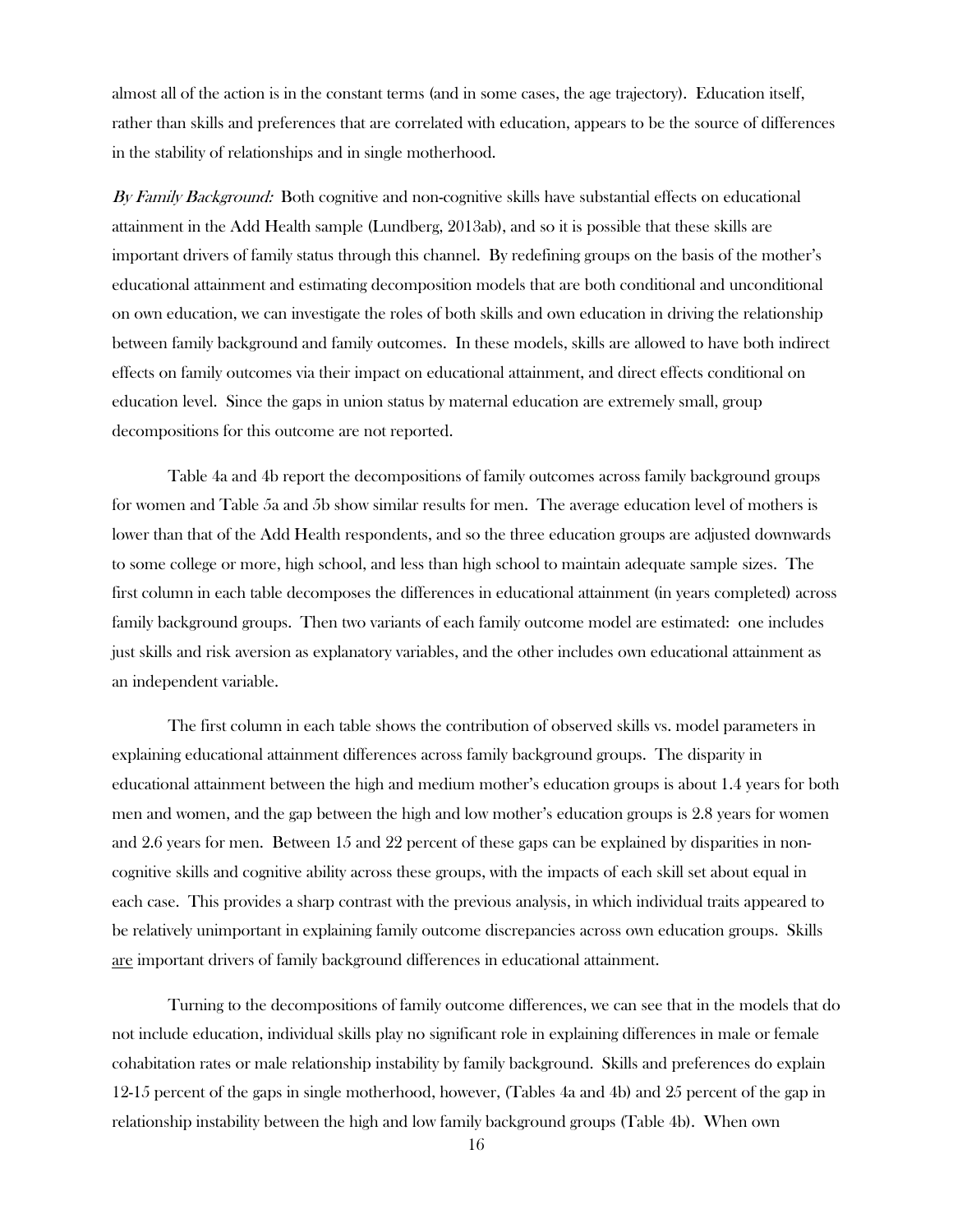educational attainment is included in the model, however, it becomes clear that the apparent significance of cognitive and non-cognitive skills in the prediction of family outcomes is an indirect effect through their impact on education. Education increases the "explained" proportion of the gap dramatically (in most cases to at least 80 percent) while eliminating the independent contribution of skills.

The relative unimportance of non-cognitive skills in explaining socioeconomic gaps in important family outcomes such as marital stability and single motherhood (beyond their effects on education) is made even more surprising by the possibility that traits measured in adulthood may have been influenced by the relationship history of the individual. There is considerable evidence that Big 5 personality traits are remarkably stable over the adult lifecycle,<sup>[13](#page-17-0)</sup> but some malleability in adolescence cannot be ruled out. When the decomposition analyses are repeated using only Wave I measures of non-cognitive and cognitive skills, the pattern of results is very similar to the Wave IV variant.

#### 6. Conclusions

Concerns that falling marriage rates and rising non-marital childbearing in low-income communities in the U.S. may be exacerbated by deficits in non-cognitive abilities such as self-control and communications skills have given rise to (apparently unsuccessful) federal programs that attempt to foster relationship skills among the poor. However, a growing literature in economics and psychology documents the importance of non-cognitive skills and personality traits for a broad set of economic and social outcomes, including family status, suggesting that these skills may play an important role in the establishment and maintenance of intimate relationships.

This paper investigates the role of skills in explaining socioeconomic gaps in family history and family status for a recent cohort of young adults. A standard decomposition analysis using the Add Health data shows that even though individual non-cognitive traits, such as personality and locus of control, are correlated with family outcomes such as relationship instability and single motherhood, differences in these traits fail to explain any significant portion of most family gaps across education groups. Defining socioeconomic groups by mother's education allows skills to have both direct effects on family outcomes and indirect effects through own educational attainment. A decomposition of differences across these family background groups shows that the relationship between non-cognitive skills and family outcomes depends almost entirely on the indirect route--these skills are strong predictors of educational attainment but their effects on family outcomes conditional on education are very weak. Education itself appears to be playing a central role in driving socioeconomic differences in family behavior—the results here are consistent with the hypothesis that economic advantages themselves promote family stability.

<span id="page-19-0"></span> $13$  A survey of this literature is included in Lundberg (2013b). Locus of control is also stable over the short- and medium term and changes observed in longitudinal data are unrelated to demographic, labor market, and health events (Cobb-Clark and Schurer, 2013).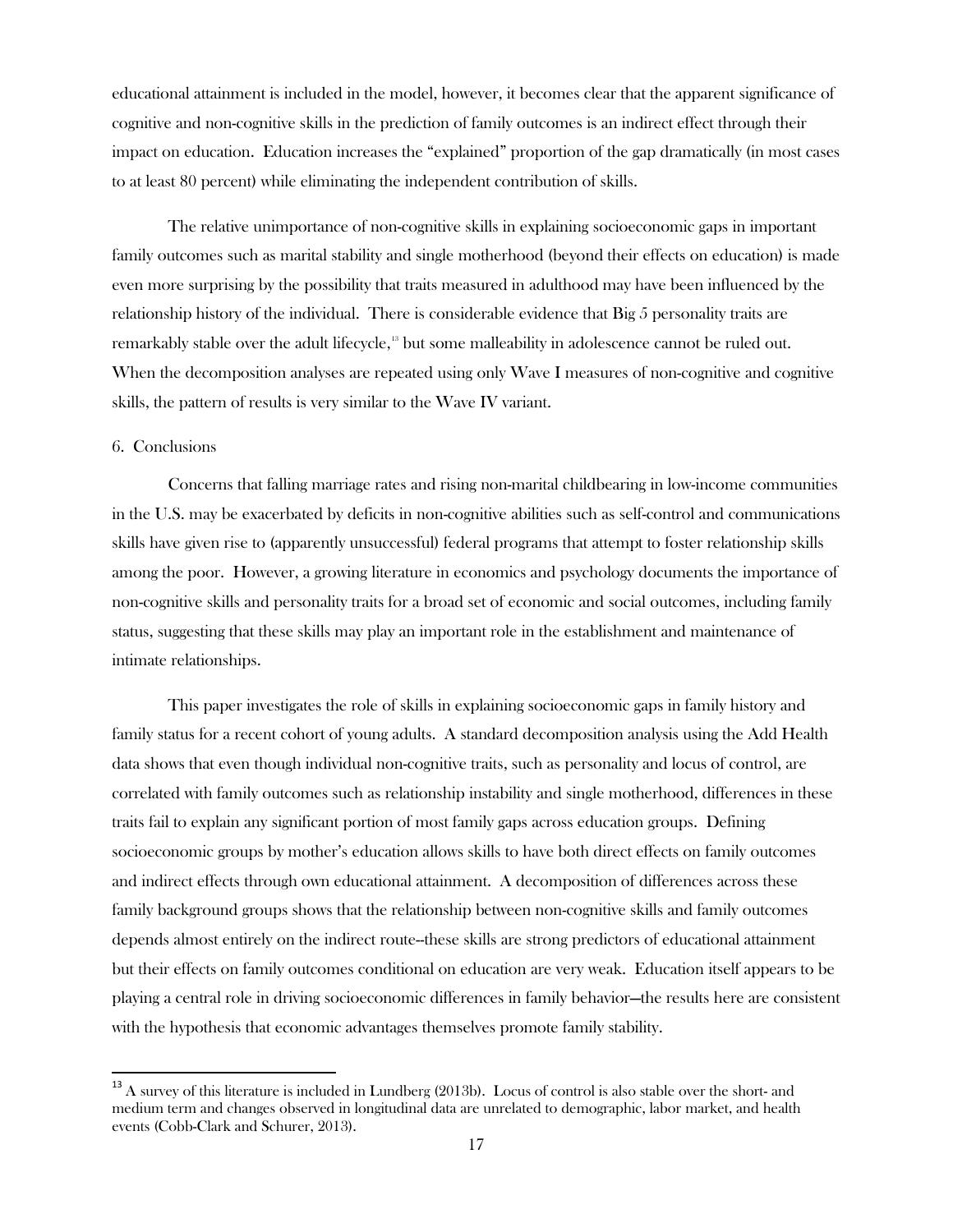#### References

Almlund, Mathilde, Angela Lee Duckworth, James J. Heckman, and Tim D. Kautz. 2011. Personality Psychology and Economics. In Handbook of the Economics of Education, Volume 4, ed. Eric A. Hanushek, Stephen Machin and Ludger Woessmann, 1-182. Amsterdam, North Holland: Elsevier Science.

American Psychological Association. 2007. APA Dictionary of Psychology. Washington, DC: American Psychological Association.

Becker, Anke, Thomas Deckers, Thomas Dohmen, Armin Falk, and Fabian Kosse. 2012. The Relationship Between Economic Preferences and Psychological Personality Measures. Annual Review of Economics, Vol. 4, 2012: 453-478.

Blazys, Giedrius. 2009. Personality, Intelligence, and Marital Outcomes. Working Paper, University of Washington, 2009.

Carlson, Marcia, Sara McLanahan, Paula England, and Barbara Devaney. 2005. What We Know About Unmarried Parents: Implications for Building Strong Families Programs. Washington DC: Mathematica Policy Research, Inc.

Cherlin, Andrew. 2009. The Marriage-Go-Round: The State of Marriage and the Family in America Today. New York: Alfred A. Knopf.

Chetty, Raj, Nathaniel Hendren, Patrick Kline, and Emmanuel Saez. 2014. Where is the Land of Opportunity? The Geography of Intergenerational Mobility in the United States. WP #19843. National Bureau of Economic Research.

Chua, Amy, and Jed Rubenfeld. 2014. The Triple Package: How Three Unlikely Traits Explain the Rise and Fall of Cultural Groups in America. Penguin.

Cobb‐Clark, Deborah A., and Stefanie Schurer. 2013. Two Economists' Musings on the Stability of Locus of Control. The Economic Journal 123, no. 570: F358-F400.

Cobb-Clark, Deborah A., and Michelle Tan. 2011. "Noncognitive Skills, Occupational Attainment, and Relative Wages." Labour Economics 18, no. 1: 1-13.

Conti, Gabriella, and James J. Heckman. 2010. "Understanding the Early Origins of the Education–Health Gradient A Framework That Can Also Be Applied to Analyze Gene–Environment Interactions." Perspectives on Psychological Science 5, no. 5: 585-605.

Copen, Casey E., Kimberly Daniels, Jonathan Vespa, and William D. Mosher. 2012. "First Marriages in the United States: Data from the 2006-2010 National Survey of Family Growth," National Health Statistics Reports 49: 1-22.

Costa, P.T. and McCrae, R.R. 1992. NEO PI-R Professional Manual. Odessa FL: Psychological Assessment Resources.

Cunha, Flavio, James J. Heckman, Lance Lochner, and Dimitriy V. Masterov. 2006.Interpreting the evidence on life cycle skill formation. Handbook of the Economics of Education 1: 697-812.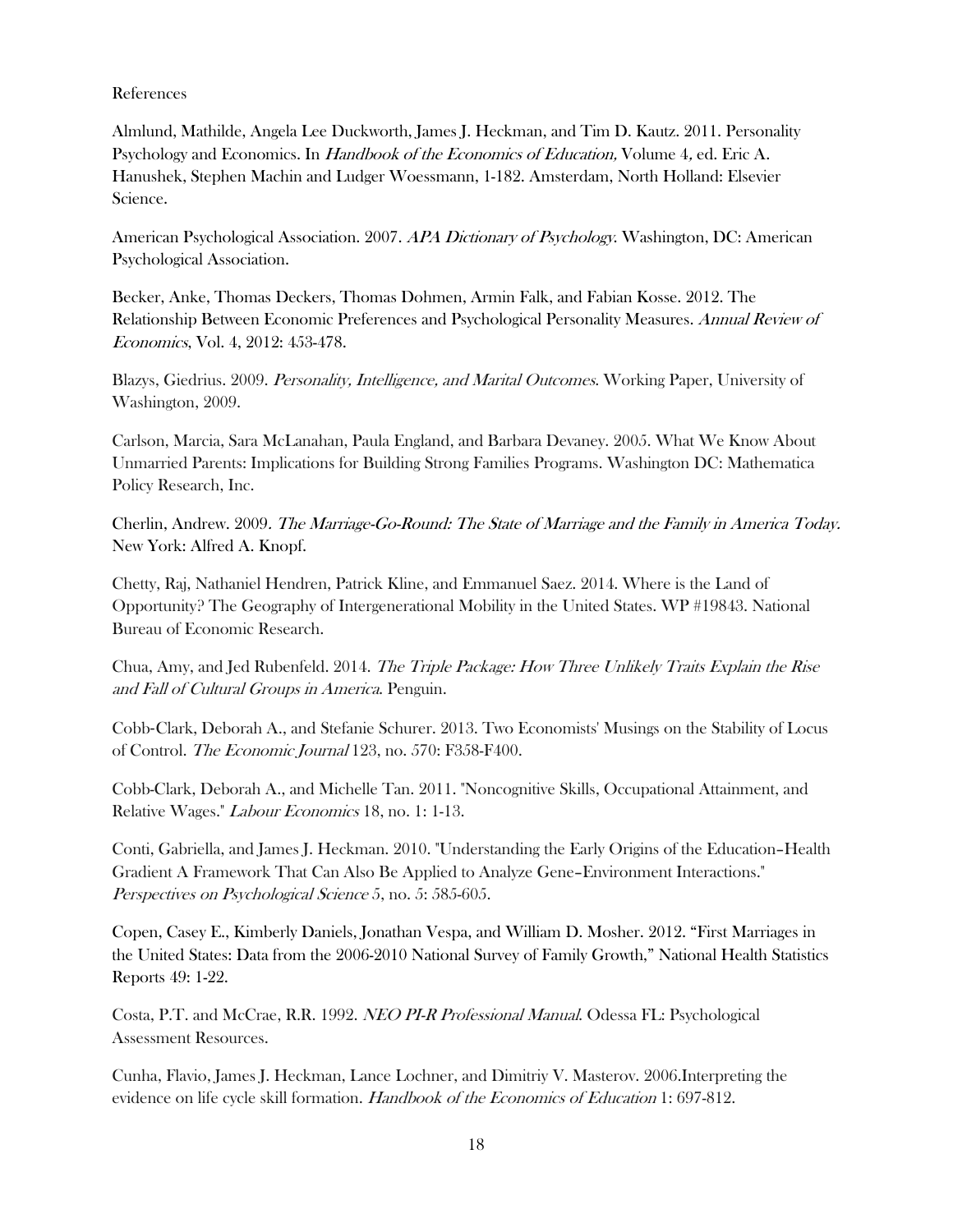Dohmen, Thomas, Armin Falk, David Huffman, Uwe Sunde, Jürgen Schupp, and Gert G. Wagner. 2011. Individual Risk Attitudes: Measurment, Determinants, and Behavioral Consequences. Journal of the European Economic Association 9, no. 3: 522-550.

Duncan, Greg J. and Katherine Magnuson. 2011. The Nature and Impact of Early Achievement Skills, Attention Skills, and Behavior Problems. In Whither Opportunity? Rising Inequality, Schools, and Children's Life Chances, ed. Greg .J. Duncan and Richard J. Murnane, 47-70. New York: Russell Sage Foundation.

Fortin, Nicole M. 2008. The Gender Wage Gap among Young Adults in the United States The Importance of Money versus People. Journal of Human Resources, 43, no. 4: 884-918.

Fortin, Nicole, Thomas Lemieux, and Sergio Firpo. 2011. Decomposition methods in economics. Handbook of Labor Economics 4: 1-102.

Goldberg, Lewis R. 1981. Language and Individual Differences: The Search for Universals in Personality Lexicons. In *Review of Personality and Social Psychology*, Vol. 2, ed. Ladd Wheeler, 141-165. Beverly Hills, CA: Sage.

Gottman, John M. 1994. What Predicts Divorce? The Relationship Between Marital Process and Marital Outcomes. Hillsdale, NJ: Lawrence Erlbaum.

Heckman, James J. 2000. Policies to Foster Human Capital. Research in Economics 54, no. 1: 3-56.

Heckman, James J., Jora Stixrud, and Sergio Urzua. 2006. The Effects of Cognitive and Noncognitive Abilities on Labor Market Outcomes and Social Behavior. Journal of Labor Economics 24, no. 3: 411-82.

Isen, Adam, and Betsey Stevenson. 2011. Women's Education and Family Behavior: Trends in Marriage, Divorce, and Fertility, in John B. Shoven, ed. *Demography and the Economy*. Chicago: University of Chicago Press, 107-140.

Jann, Ben. 2008. The Blinder-Oaxaca Decomposition for Linear Regression Models. The Stata Journal 8, no. 4: 453-479.

Kambourov, Georgui, Aloysius Siow, and Laura Turner. 2013. Relationship Skills in the Labor and Marriage Markets.

Kornrich, Sabino, and Frank Furstenberg. 2013. Investing in Children: Changes in Parental Spending on Children, 1972-2007, Demography 50(1): 1-23.

Lahey, Benjamin B. 2009. Public Health Significance of Neuroticism. American Psychologist 64, no. 4: 241.

Lundberg, Shelly. 2012. Personality and Marital Surplus. IZA Journal of Labor Economics 1, no. 3.

Lundberg, Shelly. 2013a. The College Type: Personality and Educational Inequality. Journal of Labor Economics 31, no. 3: 421-441.

Lundberg, Shelly. 2013b. Educational Inequality and the Returns to Skills. IZA DP 7595.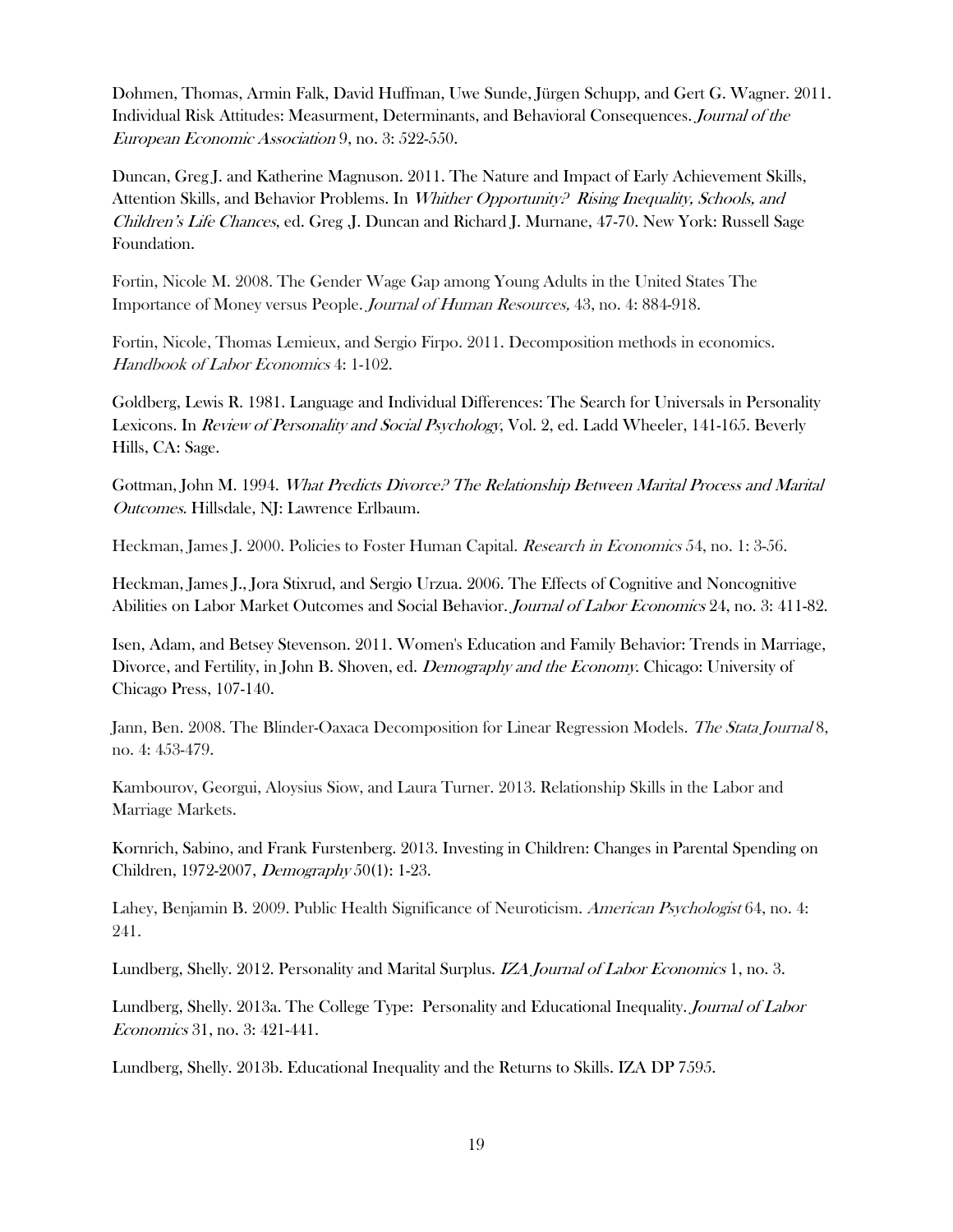Lundberg, Shelly, and Robert A. Pollak. 2007. American Family and Family Economics, Journal of Economic Perspectives 21(2): 3-26.

Lundberg, Shelly and Robert A. Pollak. 2014. The Uneven Retreat from Marriage in the U.S., 1950-2010, forthcoming in Human Capital and History: The American Record, eds. Leah P. Boustan, Carola Frydman, and Robert A. Margo.

McLanahan, Sara. 2004. Diverging Destinies: How Children Are Faring Under the Second Demographic Transition, Demography 41(4): 607-627.

Miller, Joshua D., Donald R. Lyman, Thomas A. Widiger, and Carl Leukefeld. 2001. Personality Disorders as Extreme Variants of Common Personality Dimensions: Can the Five Factor Model Adequately Represent Psychopathy?. Journal of Personality 69, no. 2: 253-276.

Plotnick, Robert D. 1992. The effects of attitudes on teenage premarital pregnancy and its resolution. American Sociological Review: 800-811.

Ramey, Garey and Valerie A. Ramey. 2010. The Rug Rat Race, Brookings Papers on Economic Activity Spring: 129-176.

Roberts, Brent W. 2009. Back to the Future: Personality and Assessment and Personality Development. Journal of Research in Personality 43, no. 2: 137-45.

Roberts, Brent W.; Caspi, Avshalom; Moffitt, Terrie E. 2003. Work experiences and personality development in young adulthood. *Journal of Personality and Social Psychology* 84, no. 3: 582-593.

Roberts, Brent W., Nathan R. Kuncel, Rebecca Shiner, Avshalom Caspi, and Lewis R. Goldberg. 2007. The Power of Personality: The Comparative Validity of Personality Traits, Socioeconomic Status, and Cognitive Ability for Predicting Important Life Outcomes. Perspectives on Psychological Science 2, no. 4: 313-45.

Rustichini, Aldo, Colin G. DeYoung, Jon Anderson, and Stephen V. Burks. 2012. Toward the Integration of Personality Theory and Decision Theory in the Explanation of Economic and Health Behavior. IZA DP. 6750.

Sinning, Mathias, Markus Hahn, and Thomas K. Bauer. 2008. The Blinder-Oaxaca decomposition for nonlinear regression models. The Stata Journal 8, no. 4 (2008): 480-492.

Stevenson, Betsey, and Justin Wolfers. 2007. Marriage and Divorce: Changes and their Driving Forces, Journal of Economic Perspectives 21(2): 27-52.

Wood, Robert G., Sheena McConnell, Quinn Moore, Andrew Clarkwest, and JoAnn Hsueh. 2012. The effects of building strong families: A healthy marriage and relationship skills education program for unmarried parents. Journal of Policy Analysis and Management 31, no. 2: 228-252.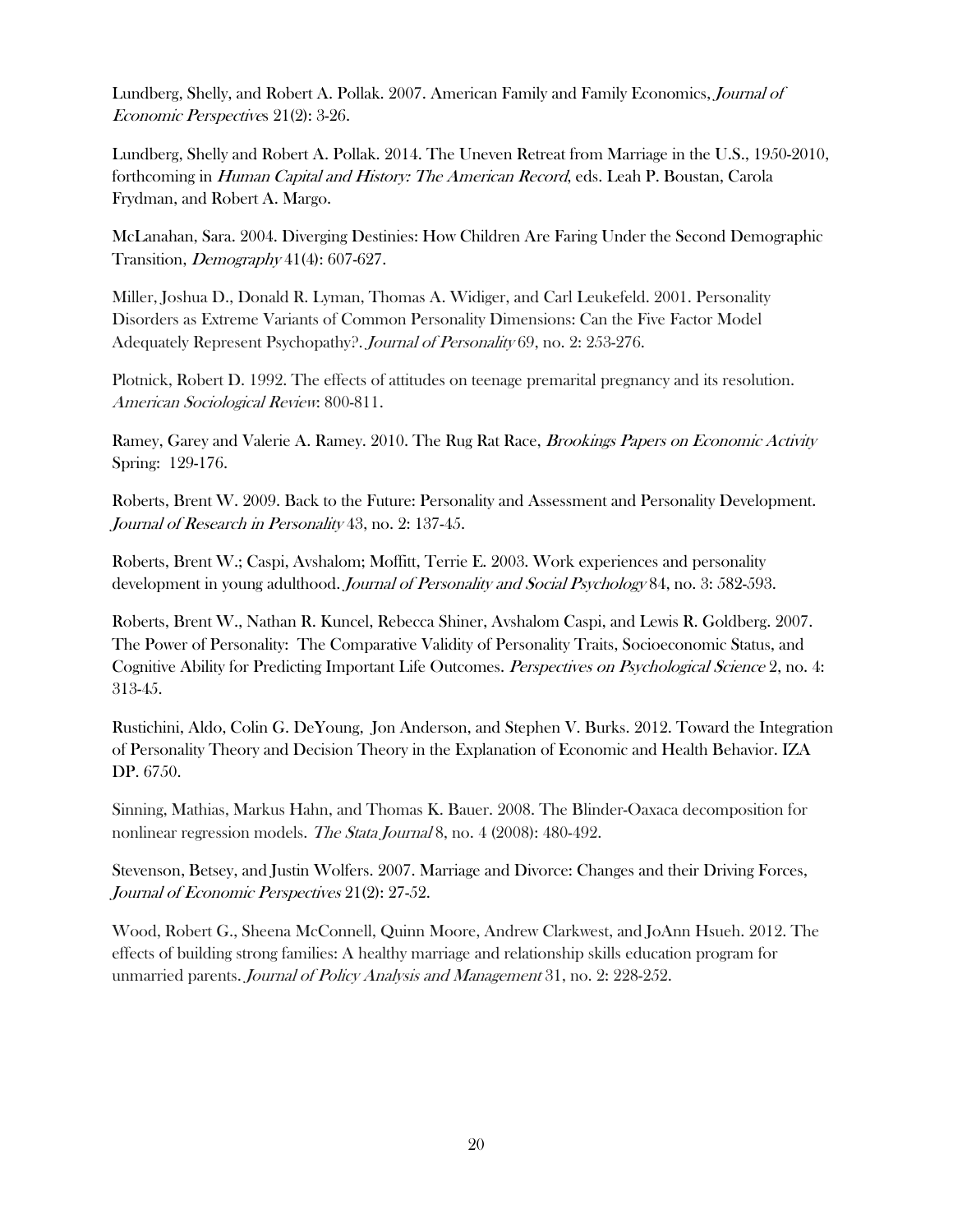|                            | Union    | Union      | Cohabiting | Cohabiting            | $2^{+}$<br>Relation-<br>ships | $2^{+}$<br>Relation-<br>ships | Single<br>Mom | Single<br>Mom |
|----------------------------|----------|------------|------------|-----------------------|-------------------------------|-------------------------------|---------------|---------------|
|                            |          |            |            |                       |                               |                               |               |               |
| Some College               | $-0.046$ | $-0.048$   | $-0.018$   | $-0.018$              | $-0.077$ <sup>T</sup>         | $-0.074$                      | $-0.065$      | $-0.059$      |
|                            | (0.024)  | (0.024)    | (0.023)    | (0.023)               | (0.026)                       | (0.026)                       | (0.023)       | (0.023)       |
| College Graduate           | $-0.071$ | $-0.085$ " | $-0.087$ . | $-0.084$              | $-0.316$ <sup>"</sup>         | $-0.308$ <sup>""</sup>        | $-0.244$      | $-0.228$      |
|                            | (0.023)  | (0.025)    | (0.021)    | (0.022)               | (0.024)                       | (0.025)                       | (0.019)       | (0.020)       |
| Openness                   |          | $-0.021$   |            | 0.010                 |                               | 0.007                         |               | 0.002         |
|                            |          | (0.010)    |            | (0.009)               |                               | (0.010)                       |               | (0.008)       |
| Conscientiousness          |          | 0.016      |            | $-0.003$              |                               | $-0.002$                      |               | $-0.002$      |
|                            |          | (0.010)    |            | (0.008)               |                               | (0.009)                       |               | (0.007)       |
| Extraversion               |          | $-0.004$   |            | 0.001                 |                               | $0.033$ "                     |               | 0.020         |
|                            |          | (0.010)    |            | (0.009)               |                               | (0.010)                       |               | (0.008)       |
| Agreeableness              |          | 0.001      |            | $-0.008$              |                               | $-0.031$                      |               | $-0.022$      |
|                            |          | (0.012)    |            | (0.011)               |                               | (0.012)                       |               | (0.010)       |
| <b>Emotional Stability</b> |          | 0.011      |            | $-0.030$              |                               | $-0.038$ "                    |               | $-0.014$      |
|                            |          | (0.014)    |            | (0.013)               |                               | (0.014)                       |               | (0.011)       |
| Locus of Control           |          | $0.040$ "  |            | 0.023                 |                               | 0.024                         |               | $-0.006$      |
|                            |          | (0.012)    |            | (0.010)               |                               | (0.012)                       |               | (0.010)       |
| Anxiety                    |          | $-0.005$   |            | $-0.007$              |                               | 0.010                         |               | $-0.007$      |
|                            |          | (0.013)    |            | (0.012)               |                               | (0.013)                       |               | (0.010)       |
| Anger/Hostility            |          | 0.013      |            | $-0.010$              |                               | $-0.015$                      |               | 0.015         |
|                            |          | (0.014)    |            | (0.012)               |                               | (0.014)                       |               | (0.011)       |
| <b>Risk Aversion</b>       |          | 0.025      |            | $-0.026$ <sup>"</sup> |                               | $-0.040$ "                    |               | $-0.000$      |
|                            |          | (0.010)    |            | (0.009)               |                               | (0.010)                       |               | (0.008)       |
| <b>Cognitive Ability</b>   |          | $-0.006$   |            | $-0.005$              |                               | 0.002                         |               | 0.009         |
|                            |          | (0.011)    |            | (0.009)               |                               | (0.010)                       |               | (0.008)       |
| <b>Observations</b>        | 3831     | 3831       | 3831       | 3831                  | 3831                          | 3831                          | 3831          | 3831          |
| Adjusted $R^s$             | 0.003    | 0.026      | 0.008      | 0.025                 | 0.078                         | 0.103                         | 0.078         | 0.084         |

Table 1a: Effects of Education and Skills on Women's Family Status, Linear Probability Model

Note: Standard errors in parentheses. \*\*\* p<0.01, \*\* p<0.05, \* p<0.1

Sample is white, non-Hispanic men in Wave IV. Model also includes age dummies.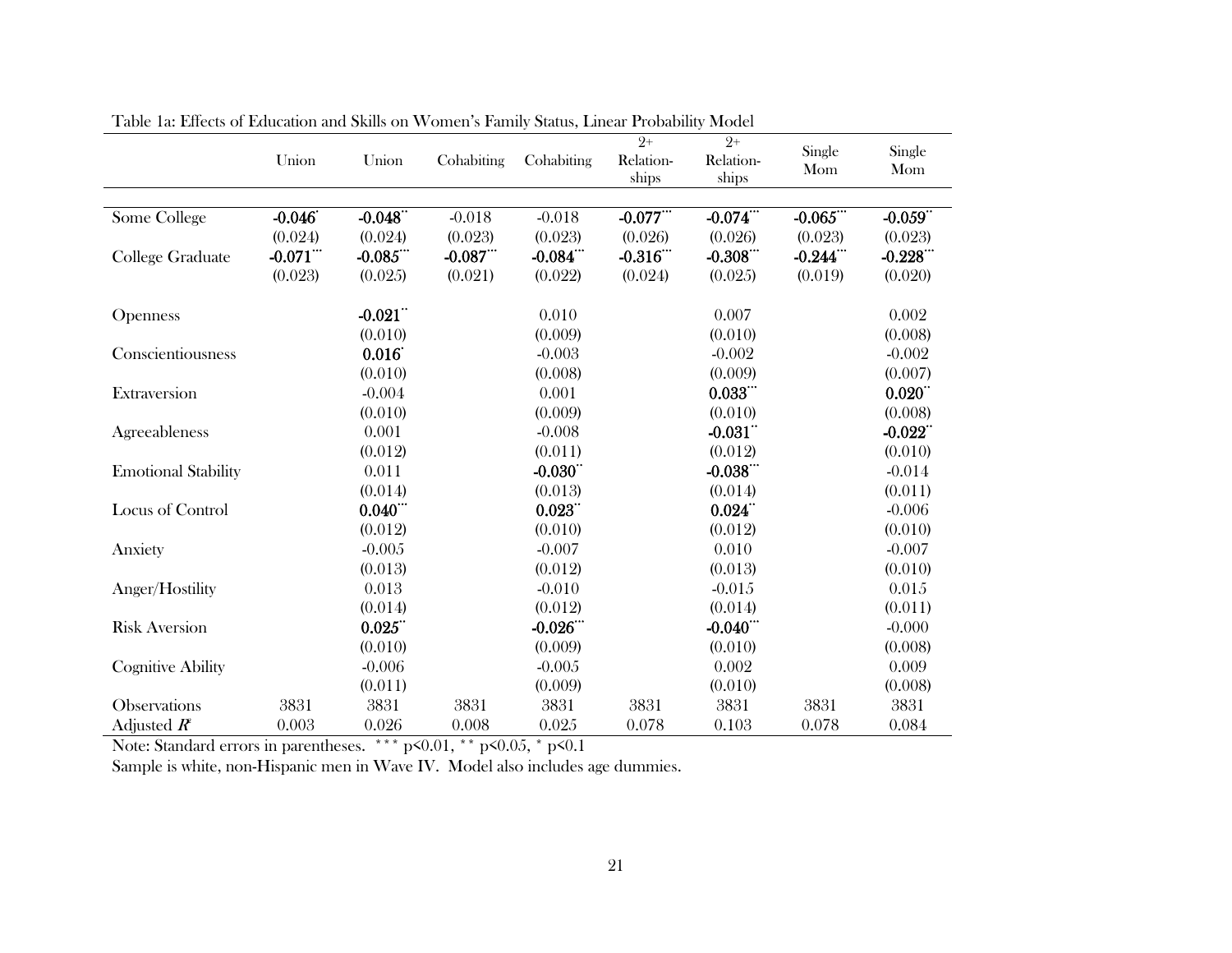|                            |                       |                       |            |            | $2+$      | $\overline{2+}$ |
|----------------------------|-----------------------|-----------------------|------------|------------|-----------|-----------------|
|                            | Union                 | Union                 | Cohabiting | Cohabiting | Relation- | Relation-       |
|                            |                       |                       |            |            | ships     | ships           |
|                            |                       |                       |            |            |           |                 |
| Some College               | $-0.018$              | $-0.017$              | $-0.037$   | $-0.032$   | $-0.083$  | $-0.093$        |
|                            | (0.025)               | (0.026)               | (0.022)    | (0.022)    | (0.026)   | (0.026)         |
| College Graduate           | $-0.069$ <sup>"</sup> | $-0.068$              | $-0.065$   | $-0.050$   | $-0.274$  | $-0.285$        |
|                            | (0.026)               | (0.028)               | (0.022)    | (0.022)    | (0.024)   | (0.025)         |
| <b>Openness</b>            |                       | $-0.054$ <sup>"</sup> |            | 0.009      |           | $0.033$ "       |
|                            |                       | (0.011)               |            | (0.009)    |           | (0.010)         |
| Conscientiousness          |                       | $-0.012$              |            | $-0.003$   |           | 0.002           |
|                            |                       | (0.011)               |            | (0.009)    |           | (0.010)         |
| Extraversion               |                       | 0.028                 |            | $0.039$ "  |           | 0.023           |
|                            |                       | (0.011)               |            | (0.009)    |           | (0.011)         |
| Agreeableness              |                       | $-0.024$              |            | $-0.032$   |           | $-0.001$        |
|                            |                       | (0.012)               |            | (0.010)    |           | (0.012)         |
| <b>Emotional Stability</b> |                       | 0.013                 |            | $-0.011$   |           | $-0.040$        |
|                            |                       | (0.018)               |            | (0.015)    |           | (0.017)         |
| Locus of Control           |                       | $0.047$ .             |            | $-0.000$   |           | 0.004           |
|                            |                       | (0.013)               |            | (0.011)    |           | (0.012)         |
| Anxiety                    |                       | $-0.021$              |            | 0.026      |           | $-0.007$        |
|                            |                       | (0.014)               |            | (0.011)    |           | (0.014)         |
| Anger/Hostility            |                       | 0.038"                |            | $-0.012$   |           | $-0.002$        |
|                            |                       | (0.015)               |            | (0.012)    |           | (0.014)         |
| <b>Risk Aversion</b>       |                       | $0.037$ "             |            | $-0.014$   |           | $-0.037$        |
|                            |                       | (0.011)               |            | (0.009)    |           | (0.011)         |
| <b>Cognitive Ability</b>   |                       | 0.023                 |            | $-0.009$   |           | 0.006           |
|                            |                       | (0.012)               |            | (0.010)    |           | (0.011)         |
| Observations               | 3483                  | 3483                  | 3483       | 3483       | 3483      | 3483            |
| Adjusted $R^i$             | 0.003                 | 0.044                 | 0.004      | 0.021      | 0.057     | 0.079           |

Table 1b: Effects of Education and Skills on Men's Family Status, Linear Probability Model

Note: Standard errors in parentheses. \*\*\* p<0.01, \*\* p<0.05, \* p<0.1

Sample is white, non-Hispanic men in Wave IV.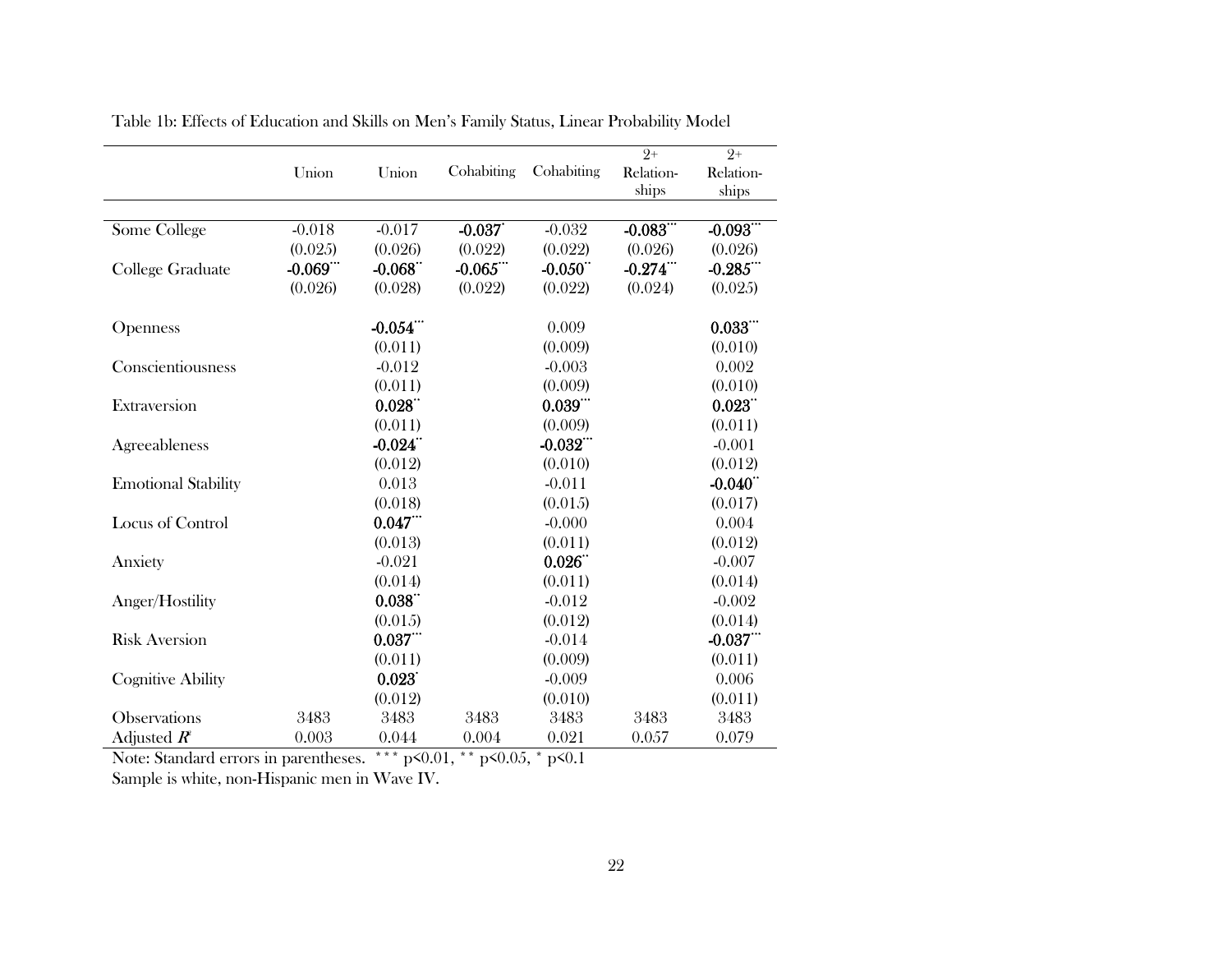|                                | Women        |               |               |               | Men         |            |               |  |
|--------------------------------|--------------|---------------|---------------|---------------|-------------|------------|---------------|--|
|                                |              | $2^{+}$       |               |               |             |            | $2^{+}$       |  |
|                                | Union        | Cohabiting    | Relationships | Single Mom    | Union       | Cohabiting | Relationships |  |
| Means by Own Education         |              |               |               |               |             |            |               |  |
| College or More                | 0.6813       | 0.1578        | 0.2071        | 0.0380        | 0.5759      | 0.1761     | 0.1799        |  |
| Some College                   | 0.7063       | 0.2260        | 0.4466        | 0.2165        | 0.6263      | 0.2044     | 0.3712        |  |
| <b>Raw Difference</b>          | $-0.0251$    | $-0.0682***$  | $-0.2395***$  | $-0.1786$ *** | $-0.0505*$  | $-0.0283$  | $-0.1913***$  |  |
| Differences in Characteristics | $0.0150*$    | 0.0003        | 0.0051        | $-0.0107*$    | 0.0096      | 0.0001     | $-0.0034$     |  |
|                                | $[-0.598]$   | $[-0.004]$    | $[-0.021]$    | [0.060]       | $[-0.258]$  | $[-0.003]$ | [0.018]       |  |
| Non-Cognitive Skills           | $0.0135*$    | 0.0052        | 0.0072        | $-0.0142***$  | $-0.0056$   | 0.0003     | $-0.0002$     |  |
| <b>Cognitive Ability</b>       | $-0.0027$    | $-0.0012$     | $-0.0002$     | 0.0013        | $0.0071*$   | 0.0001     | $-0.0011$     |  |
| <b>Risk Aversion</b>           | 0.0030       | $-0.0012$     | $-0.0037*$    | 0.0019        | 0.0043      | 0.0002     | $-0.0009$     |  |
| Differences in Coefficients    | $-0.0401*$   | $-0.0686$ *** | $-0.2446$ *** | $-0.1678***$  | $-0.0601**$ | $-0.0284$  | $-0.1879***$  |  |
|                                | [1.598]      | [1.006]       | [1.021]       | [0.940]       | [1.258]     | [1.997]    | [0.982]       |  |
| Age                            | $0.1724**$   | $-0.0286$     | $-0.1239*$    | $-0.0974$ **  | $-0.0010$   | 0.0171     | 0.0840        |  |
| Constant                       | $-0.2152***$ | $-0.0684$     | $-0.1382*$    | $-0.0798**$   | $-0.0687$   | $-0.0266$  | $-0.3091$ *** |  |

Table 2: Decomposition of the Education Gap in Family Status: High vs. Medium

Note: p-values in parentheses. Percentage of raw difference explained in brackets.

 $^{\ast\,*\,*}$  p<0.01,  $^{\ast\,*}$  p<0.05,  $^{\ast}$  p<0.1

Samples are white, non-Hispanic women and men in Wave IV.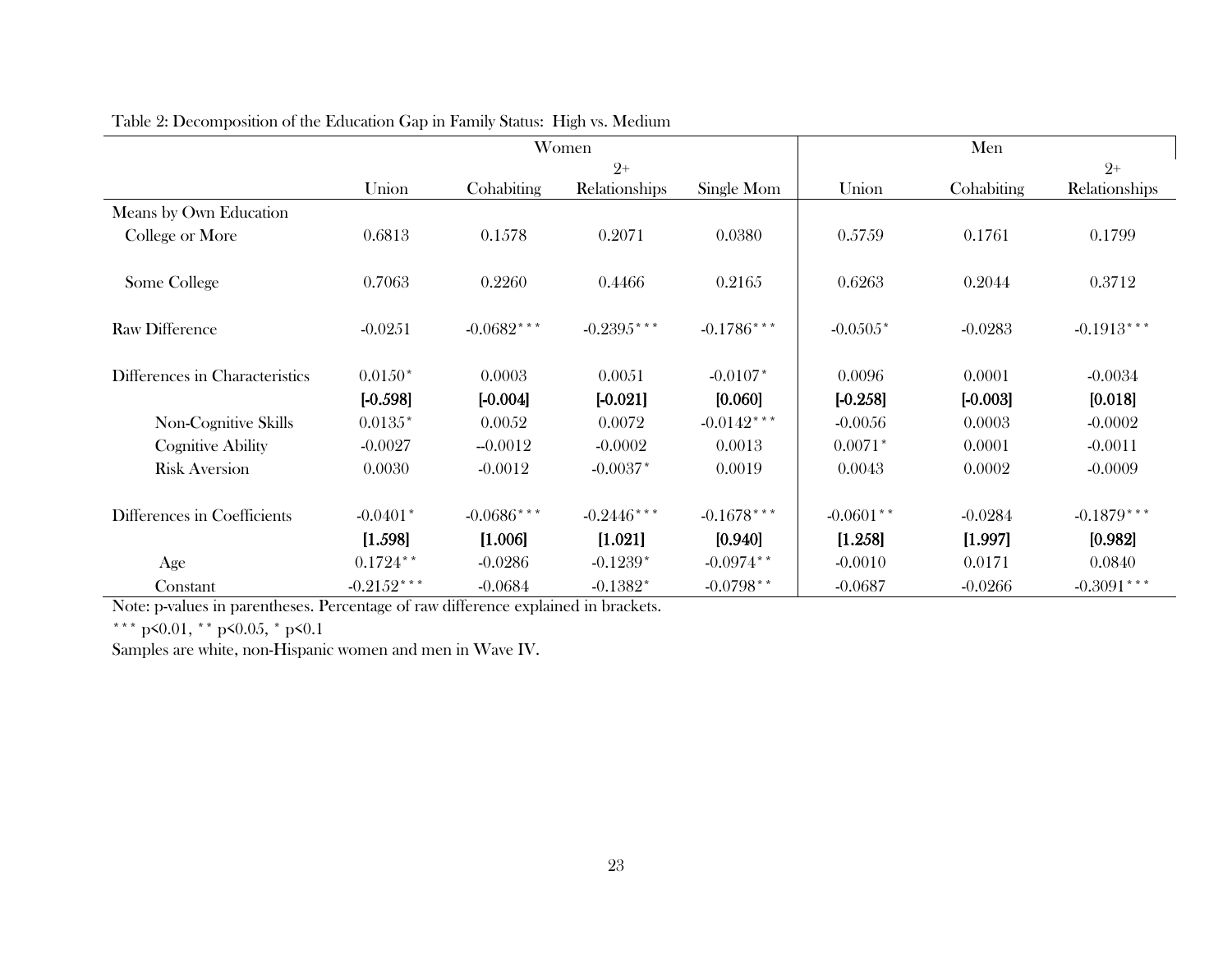|                             |              |               | Women         | Men          |              |              |                    |
|-----------------------------|--------------|---------------|---------------|--------------|--------------|--------------|--------------------|
|                             |              |               | $2+$          |              |              |              |                    |
|                             | Union        | Cohabiting    | Relationships | Single Mom   | Union        | Cohabiting   | $2+$ Relationships |
| Means by Own Education      |              |               |               |              |              |              |                    |
| College or More             | 0.6813       | 0.1578        | 0.2071        | 0.0380       | 0.5759       | 0.1761       | 0.1799             |
| High School or Less         | 0.7526       | 0.2443        | 0.5234        | 0.2818       | 0.6448       | 0.2412       | 0.4537             |
| <b>Raw Difference</b>       | $-0.0713***$ | $-0.0866$ *** | $-0.3162***$  | $-0.2438***$ | $-0.0690***$ | $-0.0651***$ | $-0.2738***$       |
| Differences in              |              |               |               |              |              |              |                    |
| Characteristics             | 0.0135       | 0.0005        | $-0.0045$     | $-0.0105$    | 0.0064       | $-0.0288**$  | 0.0087             |
|                             | $[-0.189]$   | $[-0.006]$    | [0.014]       | [0.043]      | $[-0.093]$   | [0.442]      | $[-0.032]$         |
| Non-Cognitive Skills        | $0.0179*$    | 0.0055        | $-0.0112$     | $-0.0174**$  | $-0.0211*$   | $-0.0293***$ | $-0.0006$          |
| <b>Cognitive Ability</b>    | $-0.0073$    | 0.0008        | 0.0112        | 0.0051       | 0.0114       | 0.0014       | 0.0121             |
| <b>Risk Aversion</b>        | 0.0009       | $-0.0050*$    | $-0.0047$     | 0.0004       | 0.0037       | $-0.0014$    | $-0.0029$          |
| Differences in Coefficients | $-0.0848***$ | $-0.0871$ *** | $-0.3118***$  | $-0.2333***$ | $-0.0626**$  | $-0.0363$    | $-0.2826$ ***      |
|                             | [1.189]      | [1.006]       | [0.986]       | [0.957]      | [1.093]      | [0.558]      | [1.032]            |
| Age                         | 0.0778       | $-0.1697**$   | $-0.1459*$    | $-0.0145$    | 0.1509       | 0.1220       | 0.1120             |
| Constant                    | $-0.1765**$  | 0.0466        | $-0.2090**$   | $-0.2411***$ | $-0.2402**$  | $-0.1462$    | $-0.4071$ ***      |

| Table 3: Decomposition of the Education Gap in Family Status: High vs. Low |  |  |
|----------------------------------------------------------------------------|--|--|
|                                                                            |  |  |

Note: Percentage of raw difference explained in brackets.

\*\*\* p<0.01, \*\* p<0.05, \* p<0.1

Samples are white, non-Hispanic women and men in Wave IV.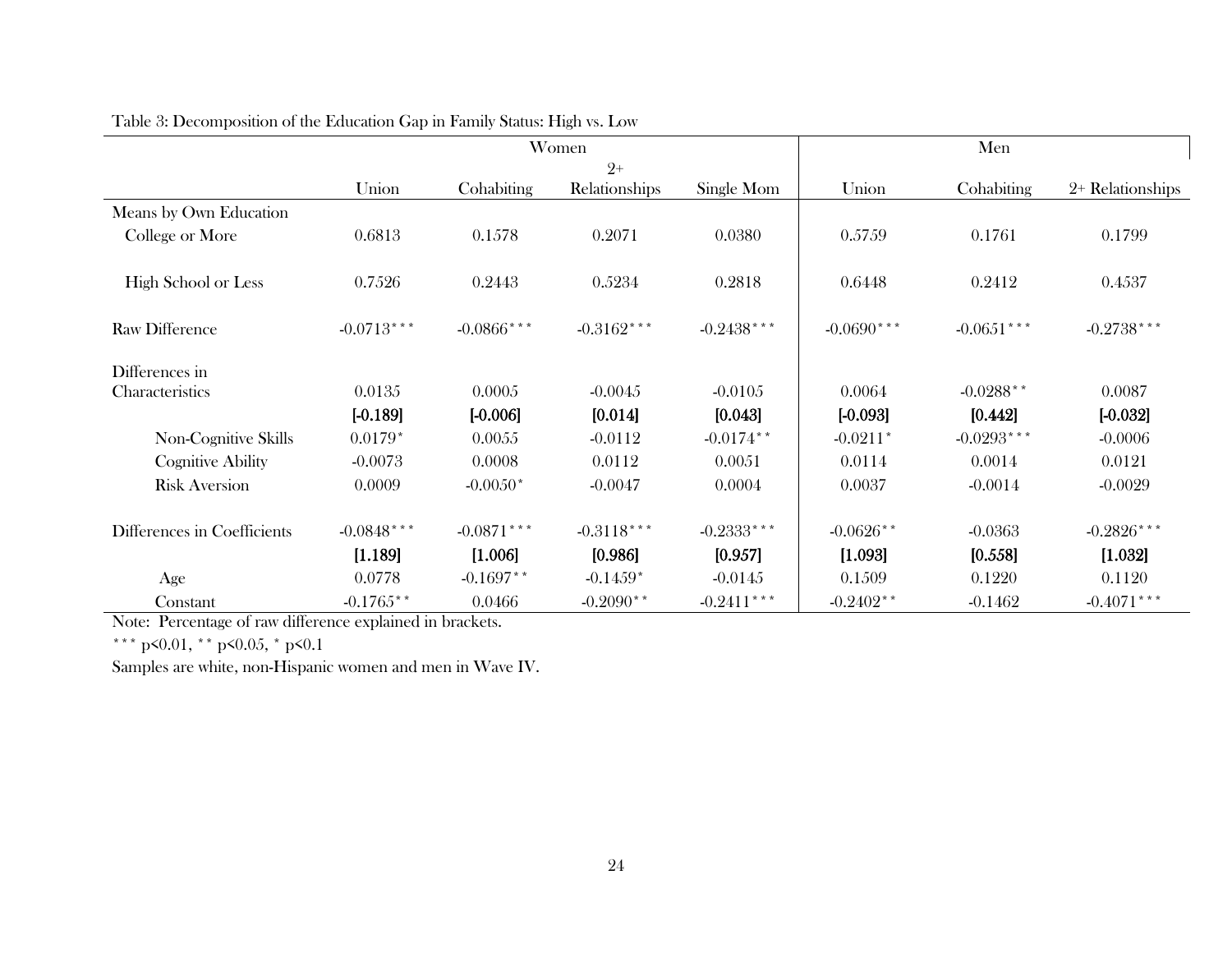|                                | Women                 |               |                                    |                       |                                               |              |                                    |
|--------------------------------|-----------------------|---------------|------------------------------------|-----------------------|-----------------------------------------------|--------------|------------------------------------|
|                                | Years of<br>Education | Cohabiting    | Cohabiting<br>(incl.<br>education) | $2+$<br>Relationships | $2+$<br>Relationships<br>(incl.<br>education) | Single Mom   | Single Mom<br>(incl.<br>education) |
| Means by Mother's Education    |                       |               |                                    |                       |                                               |              |                                    |
| Some College or More           | 15.26                 | 0.1742        |                                    | 0.3145                |                                               | 0.1141       |                                    |
| <b>High School</b>             | 13.83                 | 0.2276        |                                    | 0.3936                |                                               | 0.1823       |                                    |
| <b>Raw Difference</b>          | $1.44***$             | $-0.0534$ *** |                                    | $-0.0790***$          |                                               | $-0.0682***$ |                                    |
| Differences in Characteristics | $0.21***$             | $-0.0002$     | $-0.0156**$                        | $-0.0094$             | $-0.0771$ ***                                 | $-0.0083*$   | $-0.0562***$                       |
|                                | [0.15]                | [0.004]       | [0.292]                            | [0.119]               | [0.976]                                       | [0.122]      | [0.887]                            |
| Non-Cognitive Skills           | $0.13***$             | $-0.0027$     | $-0.0012$                          | $-0.0073$             | $-0.0012$                                     | $-0.0047$    | $-0.0004$                          |
| <b>Cognitive Ability</b>       | $0.11***$             | $-0.0008$     | 0.0005                             | $-0.0038$             | 0.0023                                        | $-0.0030$    | 0.0015                             |
| <b>Risk Aversion</b>           | $-0.01$               | 0.0013        | 0.0012                             | 0.0035                | 0.0031                                        | 0.0000       | $-0.0003$                          |
| Own Education                  |                       |               | $-0.0179***$                       |                       | $-0.0790***$                                  |              | $-0.0562***$                       |
| Differences in Coefficients    | $1.22***$             | $0.0532***$   | $-0.0378**$                        | $-0.0696***$          | $-0.0019$                                     | $-0.0599***$ | $-0.0120$                          |
|                                | [0.85]                | [0.996]       | [0.708]                            | [0.881]               | [0.024]                                       | [0.878]      | [0.113]                            |
| Age                            | 0.07                  | 0.0212        | 0.0166                             | $-0.0165$             | $-0.0170$                                     | $-0.0222$    | $-0.0168$                          |
| Constant                       | $1.06***$             | $-0.0931$     | $-0.0635$                          | $-0.0546$             | 0.0204                                        | $-0.0278$    | 0.0402                             |

Table 4a: Decomposition of Family Background Gap in Education and Family Status: High vs. Medium

Note: Percentage of raw difference between groups explained in bold brackets.

\*\*\* p<0.01, \*\* p<0.05, \* p<0.1

Sample is white, non-Hispanic women in Wave IV.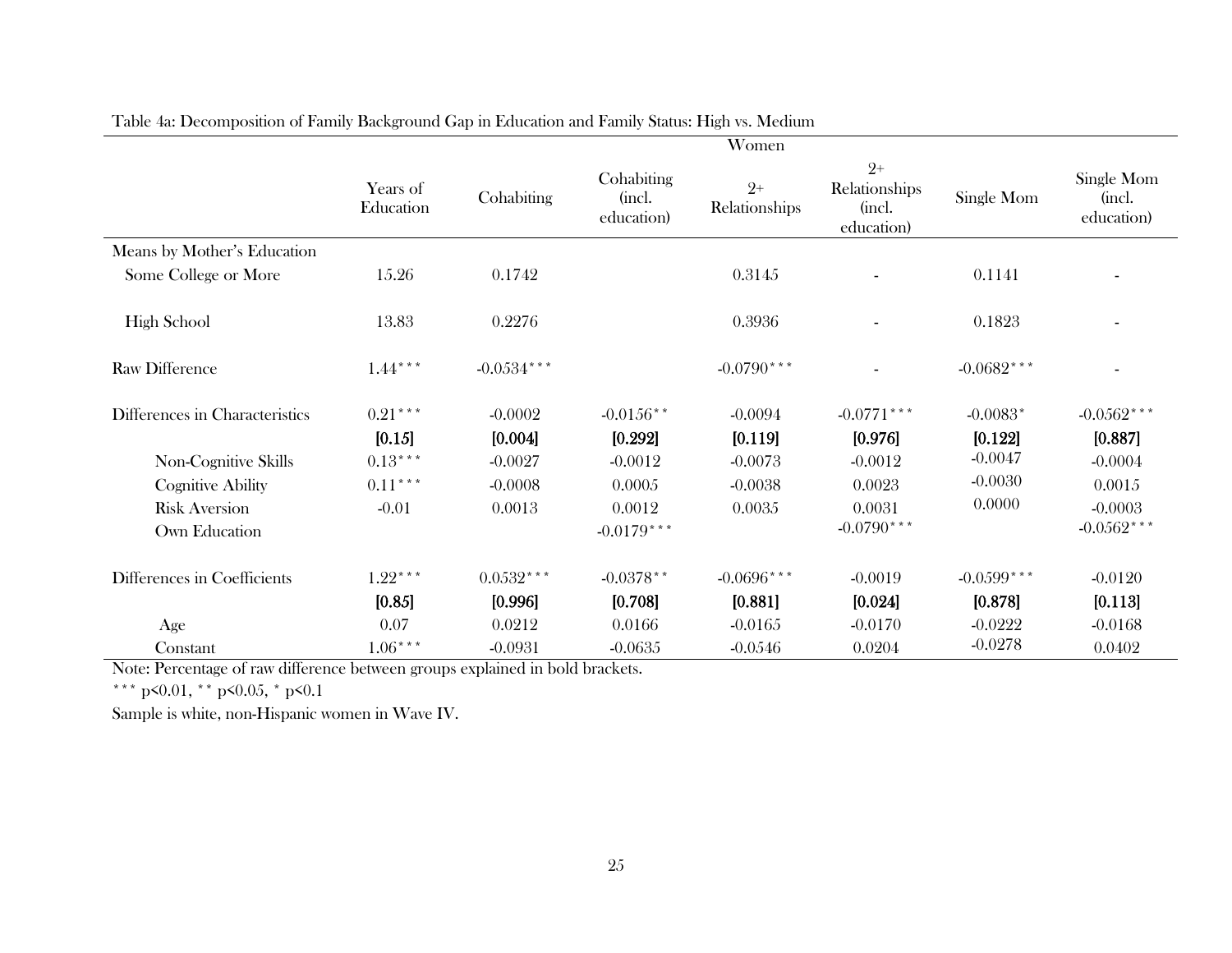|                                | Women                 |             |                                    |                       |                                               |              |                                    |
|--------------------------------|-----------------------|-------------|------------------------------------|-----------------------|-----------------------------------------------|--------------|------------------------------------|
|                                | Years of<br>Education | Cohabiting  | Cohabiting<br>(incl.<br>education) | $2+$<br>Relationships | $2+$<br>Relationships<br>(incl.<br>education) | Single Mom   | Single Mom<br>(incl.<br>education) |
| Means by Mother's Education    |                       |             |                                    |                       |                                               |              |                                    |
| Some College or More           | 15.26                 | 0.1742      |                                    | 0.3145                |                                               | 0.1141       |                                    |
| Less than High School          | 12.44                 | 0.2325      |                                    | 0.5057                |                                               | 0.2736       |                                    |
| <b>Raw Difference</b>          | $2.82***$             | $-0.0583**$ |                                    | $-0.1912***$          |                                               | $-0.1595***$ |                                    |
| Differences in Characteristics | $0.56***$             | 0.0050      | $-0.0388**$                        | $-0.0461**$           | $-0.1768$ ***                                 | $-0.0249**$  | $-0.1210***$                       |
|                                | [0.197]               | $[-0.086]$  | [0.666]                            | [0.241]               | [0.925]                                       | [0.156]      | [0.826]                            |
| Non-Cognitive Skills           | $0.29***$             | 0.0067      | 0.0126                             | $-0.0288$ ***         | $-0.0117$                                     | $-0.0163*$   | $-0.0034$                          |
| <b>Cognitive Ability</b>       | $0.28***$             | $-0.0042$   | 0.0004                             | $-0.0174**$           | $-0.0023$                                     | $-0.0090$    | 0.0012                             |
| <b>Risk Aversion</b>           | $-0.01$               | 0.0023      | 0.0022                             | 0.0032                | 0.0027                                        | 0.0002       | $-0.0001$                          |
| Own Education                  |                       |             | $-0.0540***$                       |                       | $-0.1625***$                                  |              | $-0.1190***$                       |
| Differences in Coefficients    | $2.27***$             | $-0.0633**$ | $-0.0195$                          | $-0.1451***$          | $-0.0144$                                     | $-0.1347***$ | $-0.0385$                          |
|                                | [0.803]               | [1.086]     | [0.334]                            | [0.759]               | [0.075]                                       | [0.845]      | [0.174]                            |
| Age                            | $-0.67*$              | $-0.0983$   | $-0.1240$                          | $-0.1131$             | $-0.1550$                                     | 0.0364       | 0.0003                             |
| Constant                       | $2.95***$             | $-0.0100$   | 0.0621                             | $-0.0496$             | 0.1234                                        | $-0.1817**$  | $-0.0799$                          |

Table 4b: Decomposition of Family Background Gap in Education and Family Status: High vs. Low

Note: Percentage of raw difference between groups explained in bold brackets.

\*\*\* p<0.01, \*\* p<0.05, \* p<0.1

Sample is white, non-Hispanic women in Wave IV.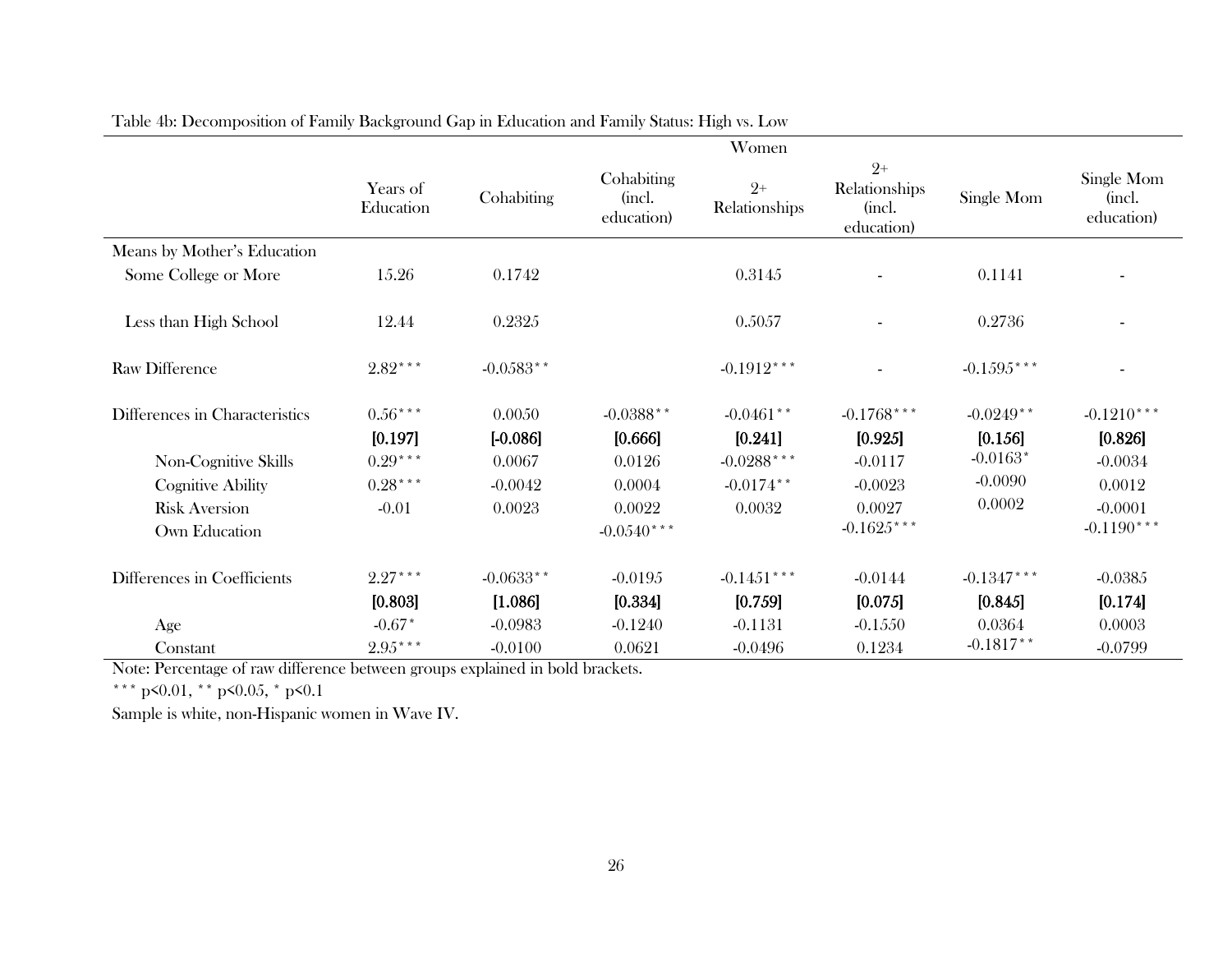|                                | Men                   |            |                                 |                    |                                       |  |
|--------------------------------|-----------------------|------------|---------------------------------|--------------------|---------------------------------------|--|
|                                | Years of<br>Education | Cohabiting | Cohabiting<br>(incl. education) | $2+$ Relationships | 2+ Relationships<br>(incl. education) |  |
| Means by Mother's Education    |                       |            |                                 |                    |                                       |  |
| Some College or More           | 14.61                 | 0.1995     |                                 | 0.2849             |                                       |  |
| <b>High School</b>             | 13.26                 | 0.2127     |                                 | 0.3766             | $\overline{\phantom{a}}$              |  |
| <b>Raw Difference</b>          | $1.35***$             | $-0.0132$  |                                 | $-0.0917***$       |                                       |  |
| Differences in Characteristics | $0.30***$             | $-0.0064$  | $-0.0164*$                      | $-0.0067$          | $-0.0575***$                          |  |
|                                | [0.218]               | [0.485]    | [1.242]                         | [0.073]            | [0.627]                               |  |
| Non-Cognitive Skills           | $0.16***$             | $-0.0053$  | $-0.0033$                       | $-0.0039$          | 0.0041                                |  |
| <b>Cognitive Ability</b>       | $0.14***$             | $-0.0008$  | 0.0008                          | $-0.0055$          | 0.0013                                |  |
| <b>Risk Aversion</b>           | $-0.00$               | $-0.0003$  | $-0.0003$                       | 0.0025             | 0.0025                                |  |
| Own Education                  |                       |            | $-0.0136**$                     |                    | $-0.0657***$                          |  |
| Differences in Coefficients    | $1.06***$             | $-0.0068$  | 0.0032                          | $-0.0850$ ***      | $-0.0342$                             |  |
|                                | [0.782]               | [0.515]    | $[-0.242]$                      | [0.927]            | [0.373]                               |  |
|                                | 0.20                  | 0.0372     | 0.0375                          | $-0.0075$          | $-0.0031$                             |  |
| Constant                       | $0.95**$              | $-0.0514$  | $-0.0284$                       | $-0.1061$          | $-0.0641$                             |  |

Table 5a: Decomposition of Family Background Gap in Education and Family Status: High vs. Medium

Note: Percentage of raw difference between groups explained in bold brackets.

\*\*\* p<0.01, \*\* p<0.05, \* p<0.1

Sample is white, non-Hispanic men in Wave IV.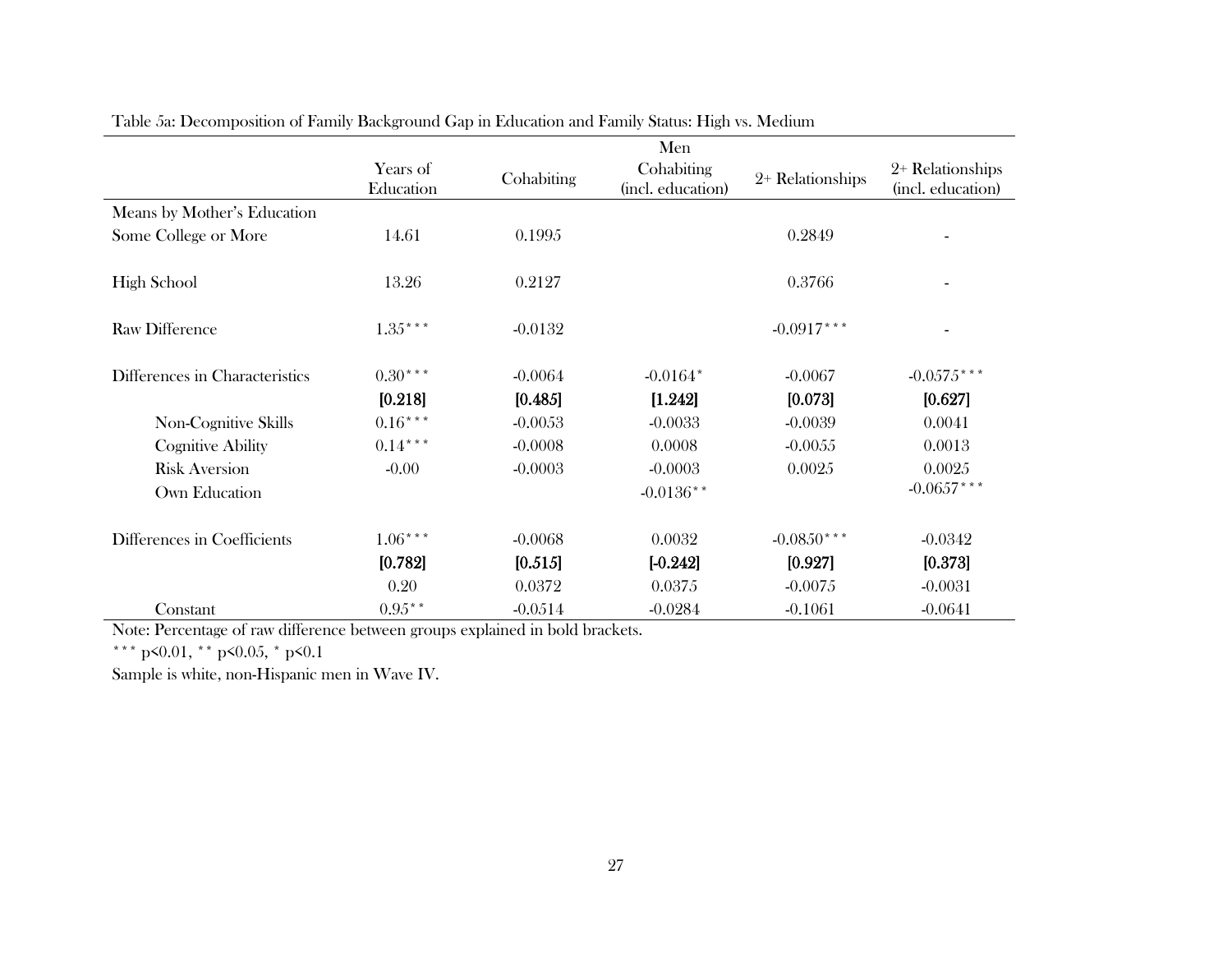|                                |                       |              | Men                             |                    |                                       |
|--------------------------------|-----------------------|--------------|---------------------------------|--------------------|---------------------------------------|
|                                | Years of<br>Education | Cohabiting   | Cohabiting<br>(incl. education) | $2+$ Relationships | 2+ Relationships<br>(incl. education) |
| Means by Mother's Education    |                       |              |                                 |                    |                                       |
| Some College or More           | 14.61                 | 0.1995       |                                 | 0.2849             |                                       |
| Less than High School          | 12.03                 | 0.2479       |                                 | 0.4287             | $\overline{\phantom{a}}$              |
| <b>Raw Difference</b>          | $2.58***$             | $-0.0484$    |                                 | $-0.1438***$       |                                       |
| Differences in Characteristics | $0.57***$             | $-0.0207$    | $-0.0532***$                    | $-0.0138$          | $-0.1283$ ***                         |
|                                | [0.221]               | [0.428]      | [1.099]                         | [0.096]            | [0.892]                               |
| Non-Cognitive Skills           | $0.27***$             | $-0.0216$    | $-0.0084$                       | 0.0040             | 0.0178                                |
| <b>Cognitive Ability</b>       | $0.31***$             | $-0.0065$    | $-0.0034$                       | $-0.0113$          | 0.0035                                |
| <b>Risk Aversion</b>           | 0.02                  | $-0.0020$    | $-0.0019$                       | $-0.0025$          | $-0.0013$                             |
| Own Education                  |                       |              | $-0.0394**$                     |                    | $-0.1429***$                          |
| Differences in Coefficients    | $2.01***$             | $-0.0277$    | 0.0047                          | $-0.1299$ ***      | $-0.0155$                             |
|                                | [0.779]               | [0.572]      | $[-0.097]$                      | [0.903]            | [0.108]                               |
| Age                            | $-0.61*$              | $-0.3378***$ | $-0.0752**$                     | $0.1863*$          | 0.1442                                |
| Constant                       | $2.80***$             | 0.3812       | $0.5126***$                     | $-0.3352***$       | $-0.1387$                             |

Table 5b: Decomposition of Family Background Gap in Education and Family Status: High vs. Low

Note: Percentage of raw difference between groups explained in bold brackets.

\*\*\* p<0.01, \*\* p<0.05, \* p<0.1

Sample is white, non-Hispanic men in Wave IV.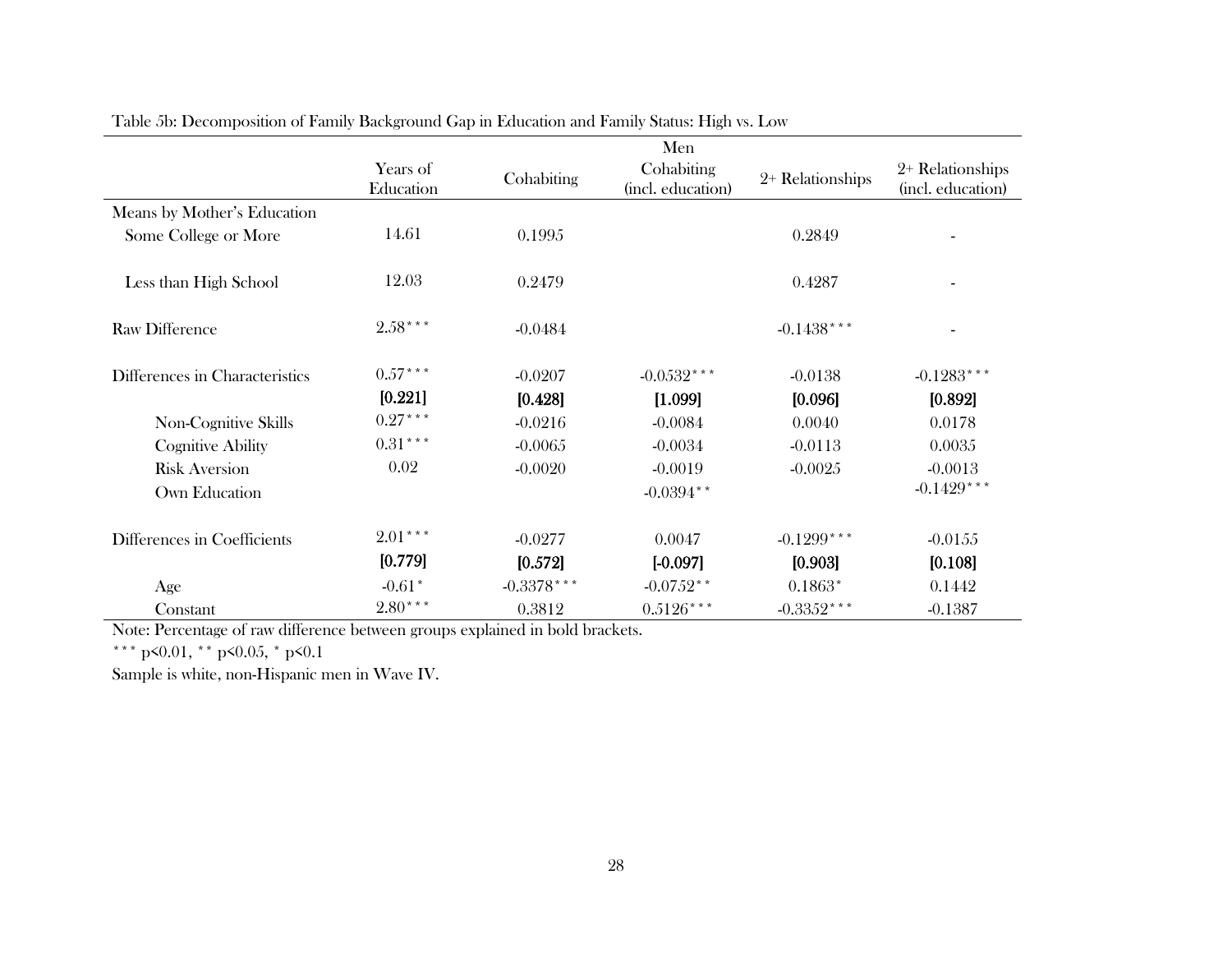#### Data Appendix

#### National Longitudinal Survey of Adolescent Health

National Longitudinal Study of Adolescent Health (Add Health) study began in 1994-95 with a nationallyrepresentative, school-based survey of more than 90,000 students in Grades 7 through 12. About 20,000 respondents were followed in subsequent surveys, the last of which (Wave IV) was conducted in 2007-08 when almost all respondents were between 24 and 32 years of age. The survey content is very rich, initially focusing on the forces influencing adolescent health and risk behaviors and then broadening in scope as the respondents transitioned into adulthood. The study design includes oversamples of ethnic minorities, disabled students, and saturation school samples for the study of social networks. A genetic sample of siblings living in the same household includes twins, siblings, half-siblings, and unrelated pairs such as stepand adopted siblings. The mean age of respondents was 29 at the time of the Wave IV survey (2008Wave IV sampling weights are used in all analyses.

#### Mother's Education

The variable called 'mother's education' is the self-reported education level of the individual answering the parent questionnaire in Wave I if that individual is the child's biological mother, step/adoptive/foster mother, or grandmother (80% of cases). If the parent questionnaire was completed by the father, or someone else not in one of these categories, then the respondent's own Wave I report of their resident mother's education is used (15%) or, if this is missing or skipped, their report of biological mother's education level (4%).

#### Cognitive Ability

In Wave I, respondents were given the Add Health Picture Vocabulary Test (AHPVT), a computerized, abridged (87 items) version of the Peabody Picture Vocabulary Test—Revised. In this test, the interviewer reads a word aloud and the respondent selects the illustration that best fits its meaning. A repeat of this test in Wave III has been excluded from the cognitive ability index because it is missing for about 13% of observations with valid measures for the Wave I AHPVT. The word recall test measures short-term memory (recalling a list of 15 words upon hearing) and long-term memory (recalling the same list after 5 minutes). The number recall test also is a test of short-term memory, that requires the respondent to repeat progressively longer (2 to 8) series of digits backwards. The immediate and delayed word recall tasks are standard measures (very similar to the word recall tasks in the Health and Retirement Study) that can be used to study the effect of aging on memory.

| <b>Construction of Cognitive Ability Index</b>                                                                                                 |                                      |                                      |                                          |
|------------------------------------------------------------------------------------------------------------------------------------------------|--------------------------------------|--------------------------------------|------------------------------------------|
| Question                                                                                                                                       | Factor                               | Unique                               | Scoring                                  |
|                                                                                                                                                | Loading                              | Variance                             | Coefficients                             |
| Cognitive Ability<br><b>AHPVT</b> (Wave I)<br>Word Recall, Short term (Wave IV)<br>Word Recall, Long term (Wave IV)<br>Number Recall (Wave IV) | 0.4042<br>0.7325<br>0.7330<br>0.3842 | 0.8366<br>0.4634<br>0.4627<br>0.8524 | 0.17977<br>0.58809<br>0.58950<br>0.16769 |
|                                                                                                                                                |                                      |                                      |                                          |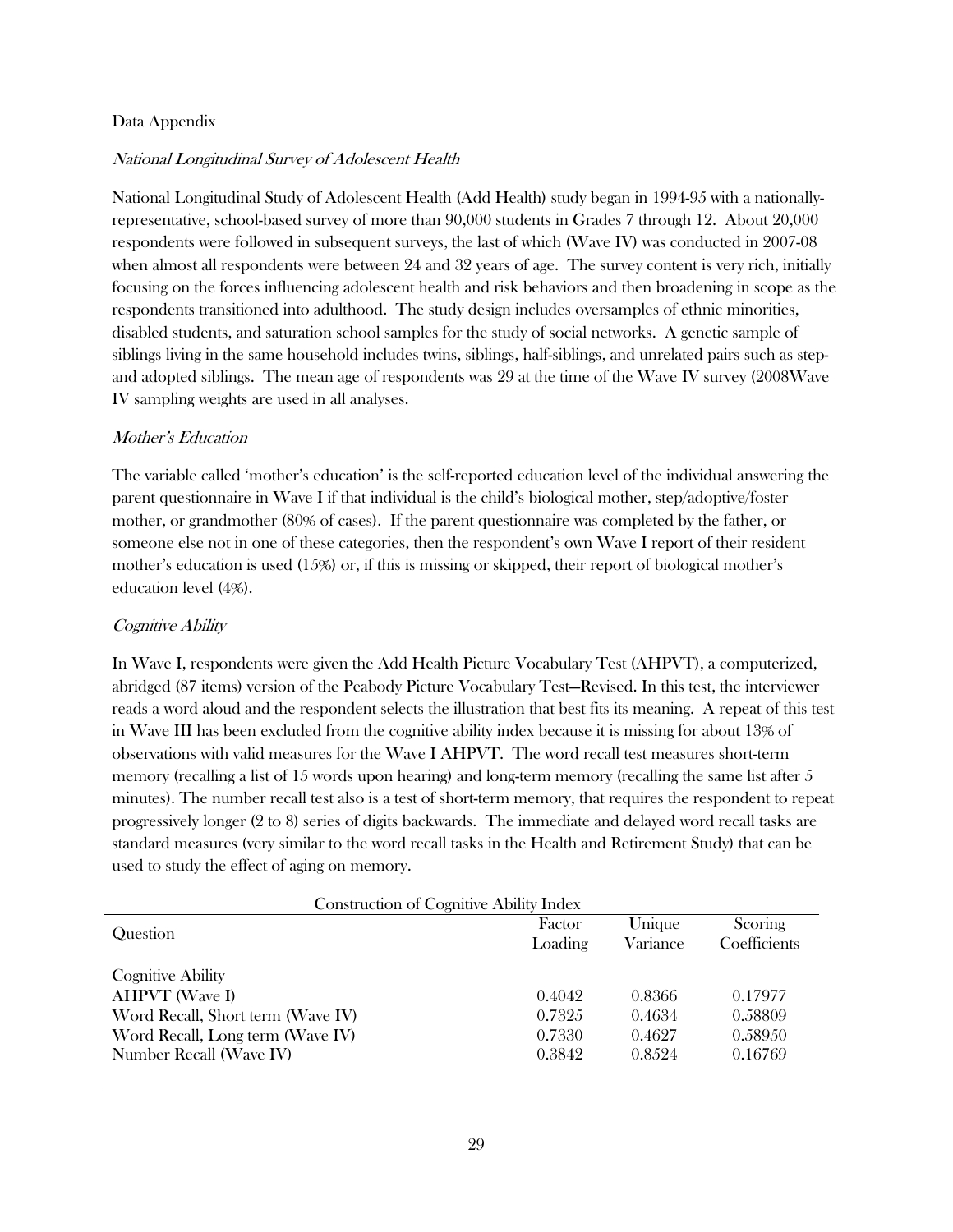#### Personality Traits

l

The Add Health survey fielded a 20-item short-form version of the 50-item International Personality Item Pool-Five-Factor Model (IPIP-FFM) known as the Mini-IPIP (Donnellan et al., 2006) in the Wave IV survey. Brief personality instruments designed to be included in long surveys tend to have weaker psychometric properties than do full-length personality scales, with some tradeoff between choosing items that provide both construct breadth and high reliability. A recent assessment finds that the Mini-IPIP does have a 5-factor structure, and that most of the scales have acceptable reliability despite the brevity of the instrument (Baldasaro et al., 2013). The Cronbach's alpha scores for the personality scales in the Add Health sample range from .62 (Neuroticism) to .72 (Extraversion). Also included are the two facets of Emotional Stability—Anger/Hostility and Anxiety—and Locus of Control.

Factor analysis of the survey items included in each personality trait produces the factor loadings reported in the table below, and the scoring coefficients generated by the Bartlett method are used to construct an estimate of each latent trait.<sup>[14](#page-19-0)</sup>

| Construction of Non-Cognitive Skill Indices                        |                   |                    |                                       |  |  |  |
|--------------------------------------------------------------------|-------------------|--------------------|---------------------------------------|--|--|--|
| <b>Personality Question</b>                                        | Factor<br>Loading | Unique<br>Variance | Scoring<br>Coefficients<br>(Bartlett) |  |  |  |
| Openness $(\alpha = .65)$                                          |                   |                    |                                       |  |  |  |
| I have a vivid imagination                                         | 0.5469            | 0.7008             | 0.42232                               |  |  |  |
| I am not interested in abstract ideas (reversed)                   | 0.5548            | 0.6923             | 0.43366                               |  |  |  |
| I have difficulty understanding abstract ideas (reversed)          | 0.5448            | 0.7032             | 0.41929                               |  |  |  |
| I do not have a good imagination (reversed)                        | 0.5972            | 0.6433             | 0.50234                               |  |  |  |
| Conscientiousness $(\alpha = .66)$                                 |                   |                    |                                       |  |  |  |
| I get chores done right away                                       | 0.5238            | 0.7257             | 0.4270                                |  |  |  |
| I often forget to put things back in their proper place (reversed) | 0.5956            | 0.6452             | 0.5462                                |  |  |  |
| I like order                                                       | 0.4715            | 0.7777             | 0.3586                                |  |  |  |
| I make a mess of things (reversed)                                 | 0.5681            | 0.6772             | 0.4963                                |  |  |  |
| Extraversion $(\alpha = .72)$                                      |                   |                    |                                       |  |  |  |
| I am the life of the party                                         | 0.5375            | 0.7110             | 0.3030                                |  |  |  |
| I don't talk a lot (reversed)                                      | 0.5746            | 0.6699             | 0.3438                                |  |  |  |
| I talk to a lot of different people at parties                     | 0.6422            | 0.5875             | 0.4381                                |  |  |  |
| I keep in the background (reversed)                                | 0.6870            | 0.5281             | 0.5214                                |  |  |  |

Construction of Non-Cognitive Skill Indices

<sup>&</sup>lt;sup>14</sup> The Bartlett prediction method (Bartlett, 1938) produces unbiased factors that may be less accurate that the those produced by the alternative regression method, which minimizes the mean squared errors from the true factors but may be biased. Aizer and Cunha (2012) use this method to construct a measure of parental investment using several observer ratings of mother/child interaction.